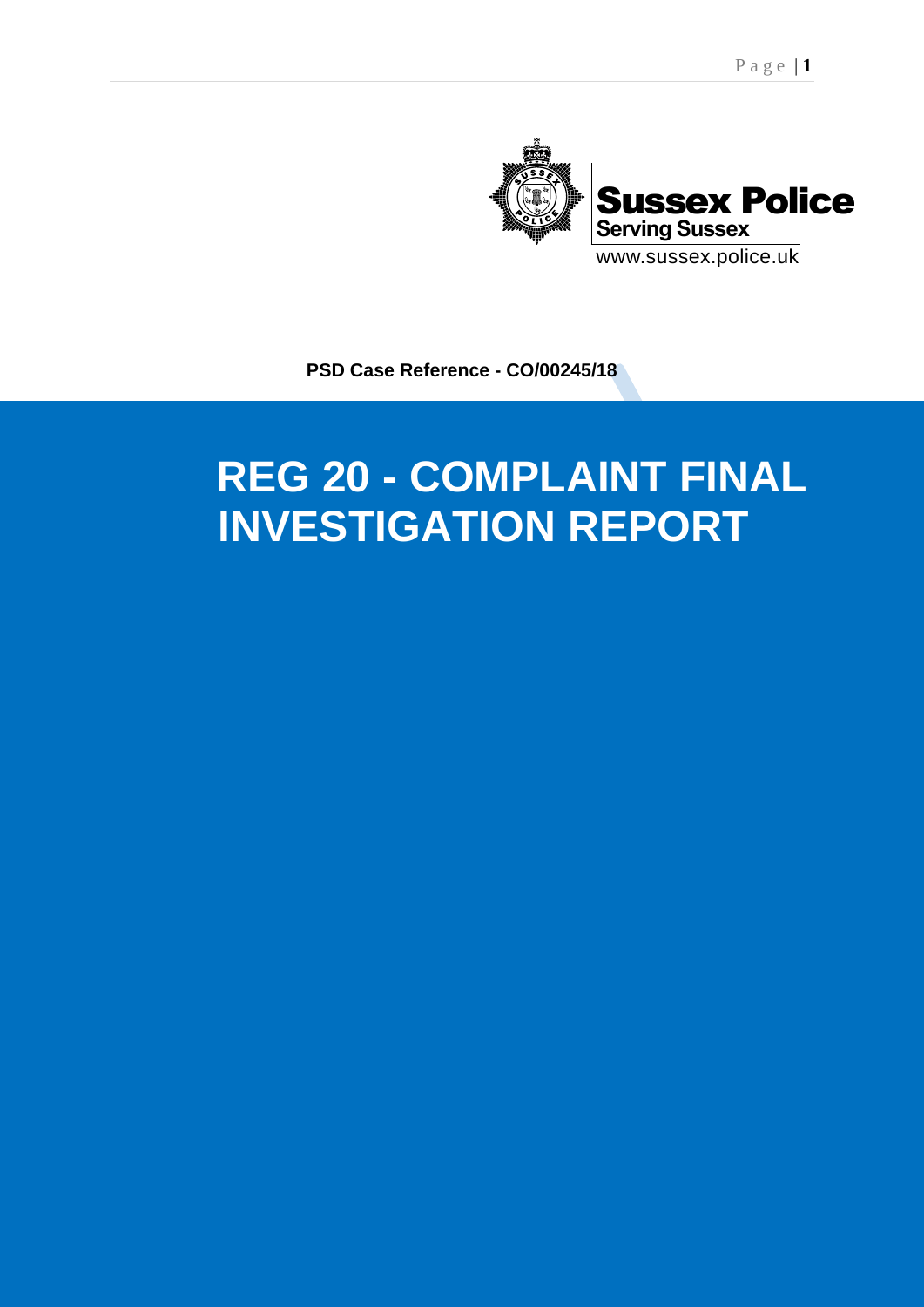## Investigation information

| <b>Operation name (if applicable):</b> | N/A                                                                                                                               |
|----------------------------------------|-----------------------------------------------------------------------------------------------------------------------------------|
| <b>PSD reference:</b>                  | CO/00245/18                                                                                                                       |
| <b>Investigation type:</b>             | Complaint subject of special requirements (number 1)<br><b>Complaint not subject of special requirements (numbers</b><br>2 to 33) |
| Investigator:                          |                                                                                                                                   |
| <b>Supervisor:</b>                     |                                                                                                                                   |

#### **The Investigation**

#### **Key issues to be addressed by the report**

- 1. Whether any potential criminal offences have been committed which the Appropriate Authority may wish to consider referring to the CPS.
- 2. Whether the subjects of the investigation have a case to answer for misconduct or gross misconduct, or no case to answer.
- 3. Whether the performance of any subject in this investigation has fallen below the standard expected of them.
- 4. Any lessons which may need to be learned by Sussex Police relating to the investigation.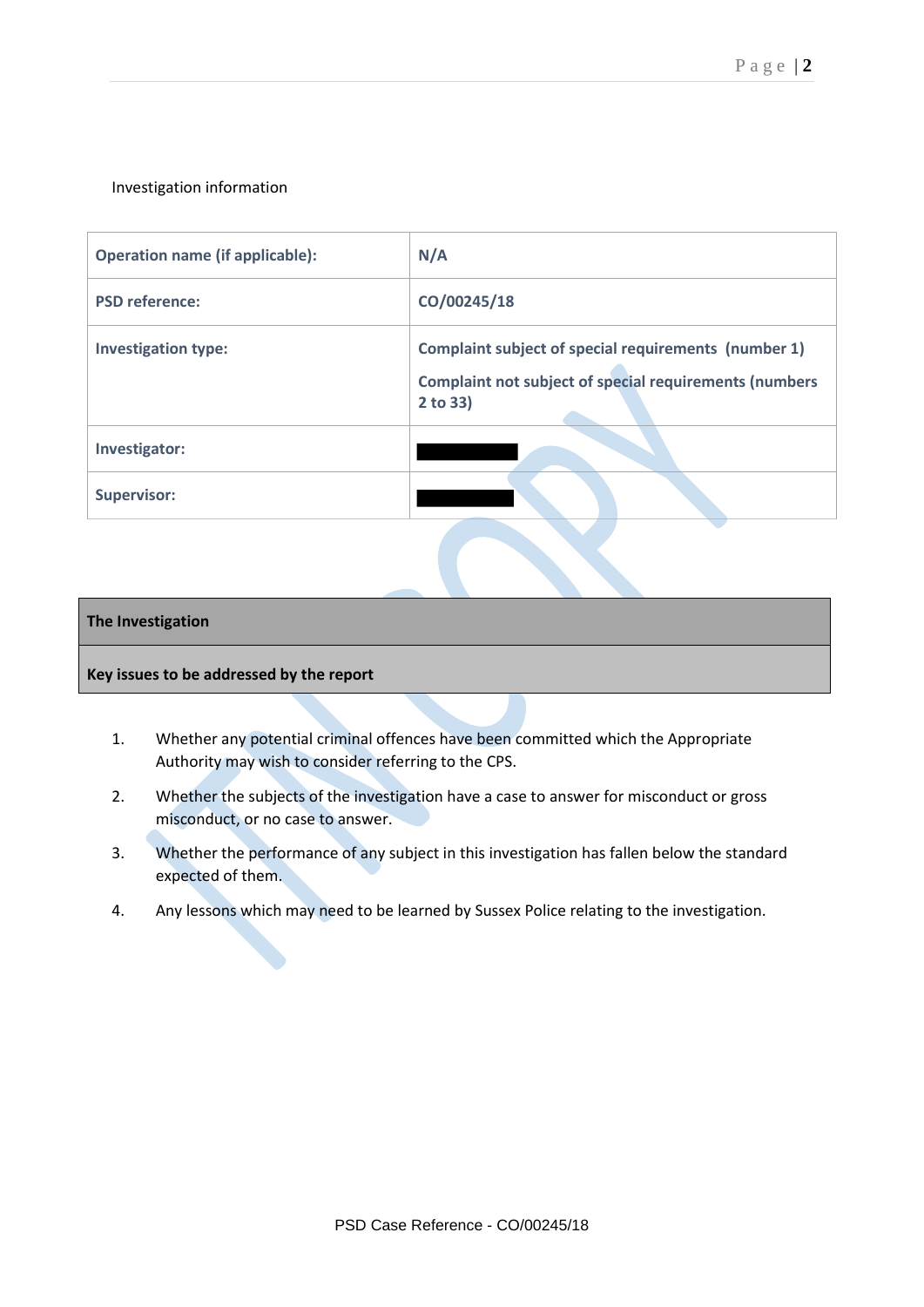| <b>Complaint allegations agreed with complainant</b> |                                                                                                                                                                                                                                                                                                                                                                 |
|------------------------------------------------------|-----------------------------------------------------------------------------------------------------------------------------------------------------------------------------------------------------------------------------------------------------------------------------------------------------------------------------------------------------------------|
| <b>Allegation</b><br><b>No</b>                       | <b>Summary of complaints</b>                                                                                                                                                                                                                                                                                                                                    |
| $\mathbf{1}$                                         | Whilst held in the rolling containment, officers were rude and aggressive, using force in<br>an untargeted fashion.                                                                                                                                                                                                                                             |
| $\overline{2}$                                       | Crystal Palace Football Club (CPFC) fans were marched in a rolling containment to<br>Brighton Railway Station taking an hour and a half, it should have taken no more than 30<br>minutes. This suggests a lack of planning by the match commander.                                                                                                              |
| 3                                                    | Along the route to Brighton Station, the group were repeatedly stopped to ensure more<br>CPFC fans could be forced into the rolling containment.                                                                                                                                                                                                                |
| 4                                                    | Because the group were held in a rolling containment, CPFC fans were targeted with<br>verbal and physical abuse from the Brighton and Hove Albion Fans (BHAFC). Pub locations<br>for both sets of fans were known in advance, a pre-arranged route should have been<br>identified with an adequate briefing given to staff to prevent CPFC fans being targeted. |
| 5                                                    | When the rolling containment came to a stop (or corner), this led to fans jostling with<br>officers who responded by drawing, and on occasion using, their batons against whoever<br>was closest. This included strikes to the body.                                                                                                                            |
| 6                                                    | It took 30 minutes for fans to be filtered through to the train.                                                                                                                                                                                                                                                                                                |
| 7                                                    | There was a lack of verbal communication with CPFC fans.                                                                                                                                                                                                                                                                                                        |
| 8                                                    | On arrival at Falmer Railway Station, CPFC fans were immediately placed in a rolling<br>containment, the progress to the Amex Stadium was very slow.                                                                                                                                                                                                            |
| 9                                                    | The rolling containment was brought to a stop beside a group of BHAFC fans who<br>proceeded to shout abuse and throw objects at the group.                                                                                                                                                                                                                      |
| 10                                                   | There was no process for checking match tickets despite there being arrangements in<br>place for ticket holding fans.                                                                                                                                                                                                                                           |
| 11                                                   | Officers shouted and pushed CPFC fans who were held in the rolling containment.                                                                                                                                                                                                                                                                                 |
| 12                                                   | Officers used force to prevent CPFC fans from entering the stadium, this included the<br>deployment of police horses. CPFC fans were hit with batons and knocked over.                                                                                                                                                                                          |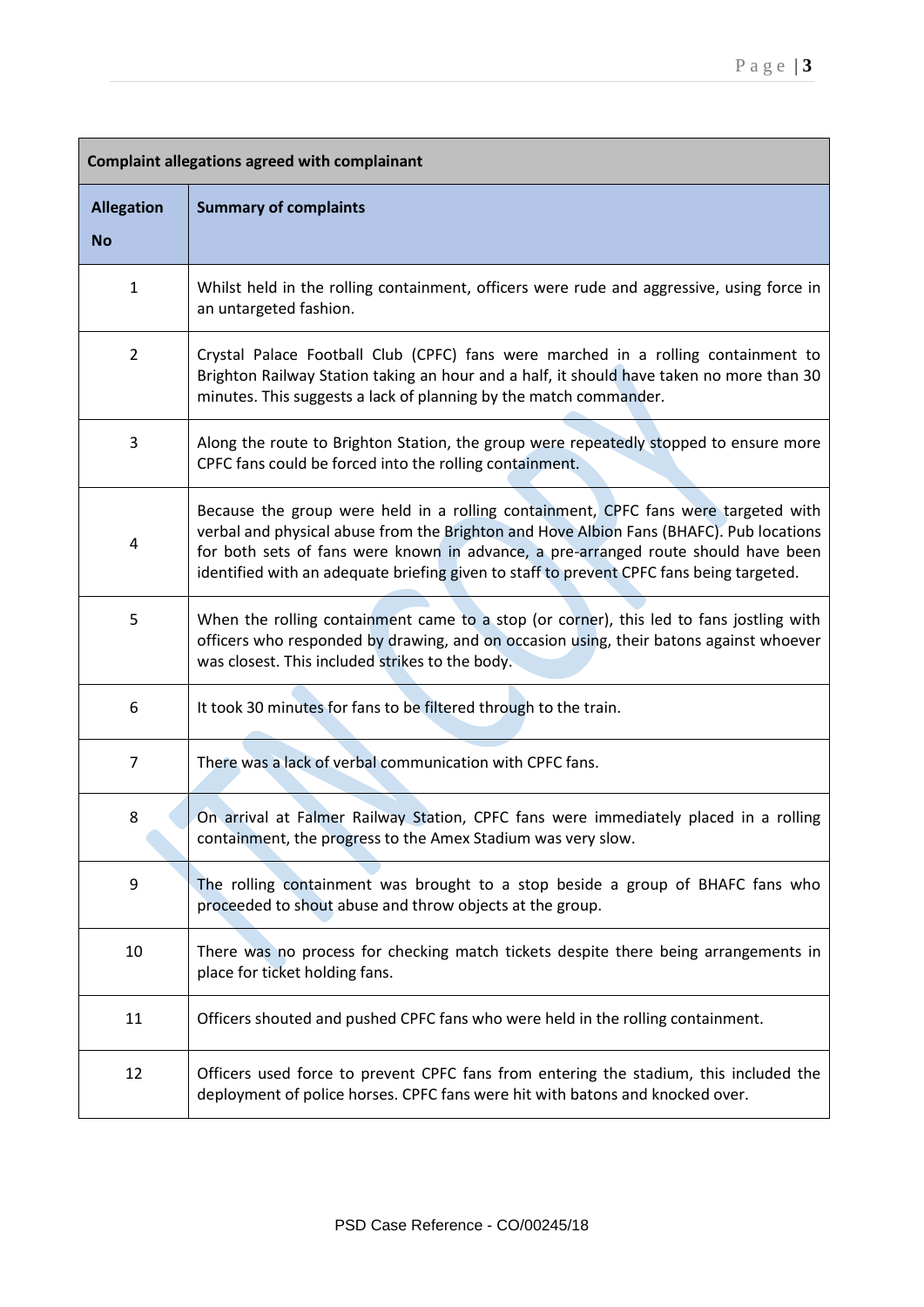| <b>Complaint allegations agreed with complainant</b> |                                                                                                                                                                                                                                                                                           |
|------------------------------------------------------|-------------------------------------------------------------------------------------------------------------------------------------------------------------------------------------------------------------------------------------------------------------------------------------------|
| <b>Allegation</b><br><b>No</b>                       | <b>Summary of complaints continued</b>                                                                                                                                                                                                                                                    |
| 13                                                   | CPFC fans held in the containment were denied entry to the stadium despite showing<br>officers their match tickets.                                                                                                                                                                       |
| 14                                                   | CPFC fans held in the containment were not permitted to leave.                                                                                                                                                                                                                            |
| 15                                                   | There were no toilet facilities for the CPFC fans who were held in the containment; one<br>fan was told by a police officer to urinate on a nearby wall.                                                                                                                                  |
| 16                                                   | Communication with fans who were being contained was poor. It was around half time<br>(in the match) before they were told they would be taken back to Falmer.                                                                                                                            |
| 17                                                   | That CPFC fans were marched in containment back to Falmer Railway Station taking 30<br>minutes, despite the short distance.                                                                                                                                                               |
| 18                                                   | CPFC fans were forced onto a train heading to Brighton regardless of whether they<br>intended to leave the area by those means.                                                                                                                                                           |
| 19                                                   | CPFC fans were forced onto a Thameslink train heading to Bedford via London. Various<br>fans had other destinations to go to, including Brighton, or they had vehicles to take<br>home.                                                                                                   |
| 20                                                   | CPFC fans who had seen the match were made to wait for an hour outside the stadium<br>before moving off to Falmer Railway Station.                                                                                                                                                        |
| 21                                                   | There was insufficient segregation between the CPFC and BHAFC fans. BHAFC fans were<br>allowed to shout abuse and threats at the waiting CPFC fans who were contained by the<br>police.                                                                                                   |
| 22                                                   | CPFC fans were told to board a London bound service, regardless of whether they were<br>staying in Brighton or lived elsewhere.                                                                                                                                                           |
| 23                                                   | 20 CPFC fans who persuaded police officers that they needed to wait for the next train (to<br>an alternative location) were subjected to physical and verbal abuse and threats from<br><b>BHAFC</b> fans.                                                                                 |
| 24                                                   | Sussex Police considered in advance that disorder was likely owing to a small number of<br>known risk fans attending the match, intent on violence and anti-social behaviour. Sussex<br>Police failed to manage the risk in a manner which would limit the impact on law abiding<br>fans. |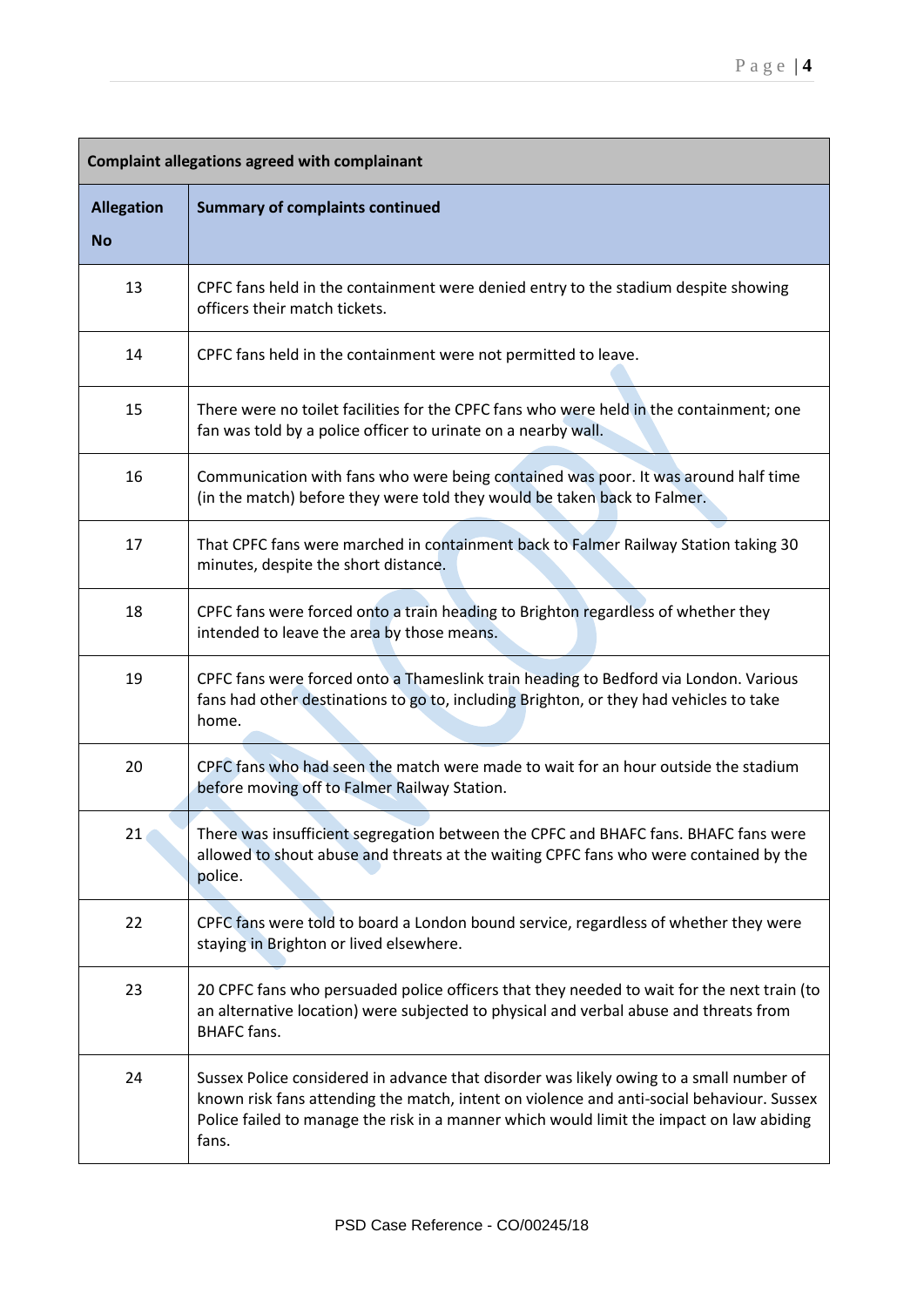| <b>Complaint allegations agreed with complainant</b> |                                                                                                                                                                                                                            |  |
|------------------------------------------------------|----------------------------------------------------------------------------------------------------------------------------------------------------------------------------------------------------------------------------|--|
| <b>Allegation</b><br><b>No</b>                       | <b>Summary of complaint continued</b>                                                                                                                                                                                      |  |
| 25                                                   | Front line officers did not have any awareness of the policing plan and had no idea what<br>was happening.                                                                                                                 |  |
| 26                                                   | Police did not use megaphones to communicate with CPFC fans who were contained by<br>police.                                                                                                                               |  |
| 27                                                   | Nothing was done to prevent BHAFC fans committing offences against CPFC fans.                                                                                                                                              |  |
| 28                                                   | Known or dynamic risk supporters were not taken aside and prevented from travelling to<br>the match through the use of police powers.                                                                                      |  |
| 29                                                   | Superintendent Nelson issued a press release on 29/11/2017 which was not a true and<br>accurate reflection of the events. The press release received international attention.                                              |  |
| 30                                                   | Superintendent Nelson tweeted from his Sussex Police Twitter account referencing fans<br>with knives and knuckle dusters which was not a true and accurate reflection of events.<br>This received international attention. |  |
| 31                                                   | Superintendent Nelson would have been aware that the statements he made on Twitter<br>would cause CPFC fans heavy levels of policing and onerous restrictions at subsequent<br><b>BHAFC</b> matches and nationwide.        |  |
| 32                                                   | Superintendent Nelson knowingly made a false statement and then sought to direct<br>blame rather than admit a mistake.                                                                                                     |  |
| 33                                                   | The source of the information to Superintendent Nelson re CPFC being in possession of<br>knives and knuckle dusters has not been disclosed.                                                                                |  |

## **Chronology of events/timeline**

- 5. This incident came to the attention of Sussex Police Professional Standards Department (PSD) on 10/04/2018.
- 6. On 28 November 2017 Brighton and Hove Albion played against Crystal Palace Football Club at the Amex Stadium in Brighton. This report details complaints made against Sussex Police and their management of the event, including the movement of CPFC fans from Brighton to the Amex Stadium and their subsequent treatment once there.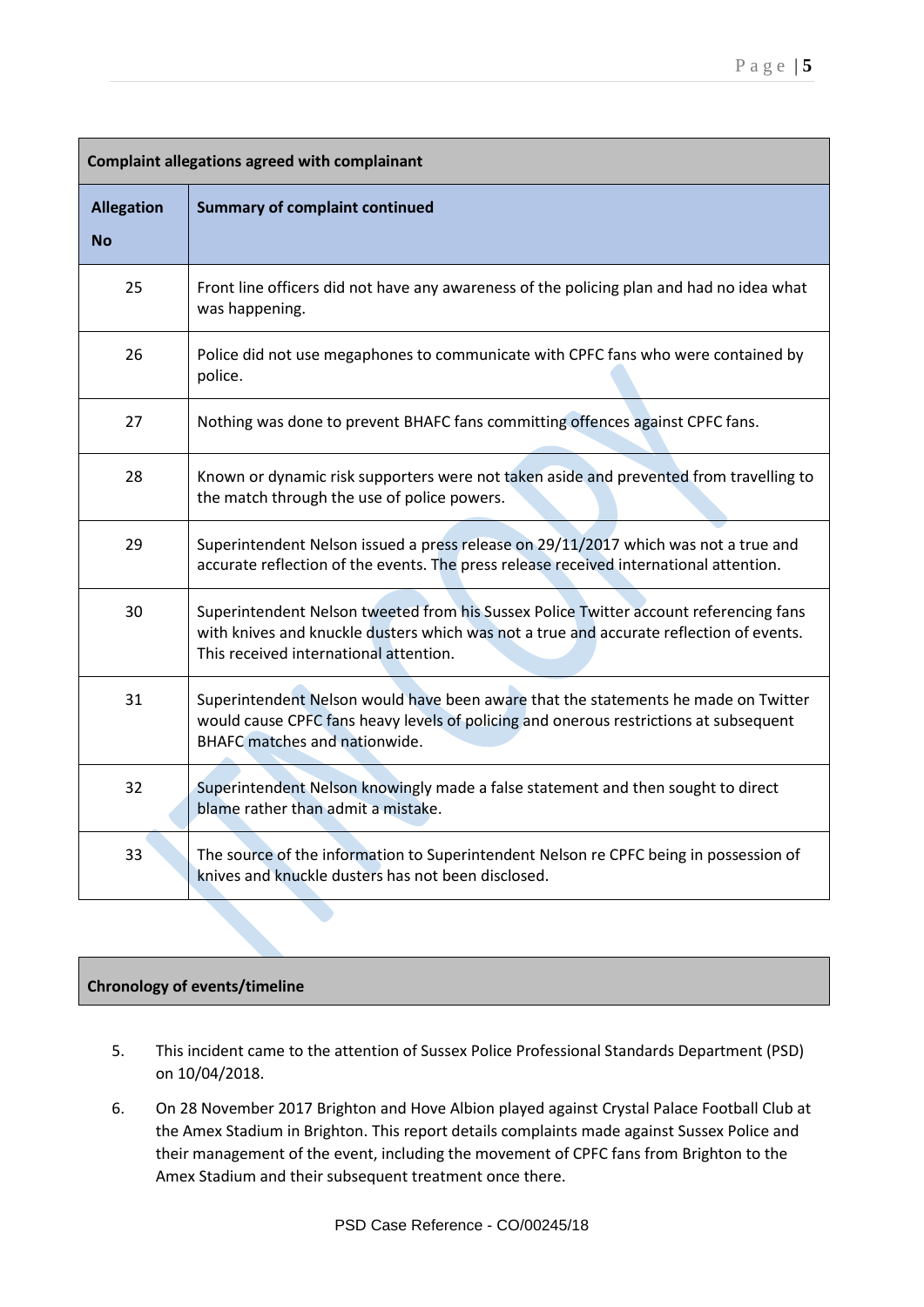- 7. On 29 November 2017, Superintendent Nelson issued a press release which referred to CPFC fans with weapons. He also 'tweeted' from his official Sussex Police account referencing fans with weapons. It is alleged that he later made a false statement to direct the blame regarding his tweet.
- 8. These complaints were subject to a referral to The Independent Office of Police Conduct (IOPC): the first referral was made by Sussex Police on 16 April 2018; on this occasion the IOPC made the determination that the referral was invalid due to it being made by the Crystal Palace Supporters Trust and not a member of the public.
- 9. On 06 July 2018 the complaints were re-referred to the IOPC after a number of complainants were identified. The IOPC determined that the matter was suitable for a Local Investigation by the Sussex Police Professional Standards department.

## **Summary of the evidence**

10. During this investigation a volume of evidence was gathered. After thorough analysis, I have presented the evidence I feel is relevant. As such, not all the evidence gathered in the investigation is referred to in this report.

# *Summary of account and statement of Mr – dated 09/10/2018 and 23/11/1018* 'S'

- 11. Mr S stated that on 28 November 2017 he and his brother arrived at Brighton railway station (no time specified) and along with the group of CPFC fans that had been on his train, made their way to Brighton city centre to meet with other CPFC fans.
- 12. Mr **S'** stated that the group were very quickly joined by a police escort and there were various exchanges between CPFC and BHAFC fans as they walked past various pubs en-route. Mr S stated that the group arrived at the Bright Helm Pub without incident, other than some chanting and the odd heated exchange between rival fans.
- 13. At approximately 18:10 hours the CPFC fans were instructed to make the trip up to (Brighton) railway station. Mr**ew Stated that he estimated the walk should have taken a maximum of** 10 minutes, but instead it took well over an hour. During the walk to the station, he described witnessing several fans being struck by police officers using batons; although he himself was not struck.
- 14. During the wait to board the train, Mr  $\mathbf{S}$  stated that the group of CPFC fans he was with were contained by police and given no other option. He described being pushed and shoved by Sussex and British Transport Police without provocation, the pushes being one and two handed on his chest and arm. Mr  $\mathbf{S}$  stated that there was no communication whatsoever as to why the journey and the treatment of CPFC fans was as such.
- 15. Mr Stated that during the wait at Brighton railway station, both he and his brother (at different stages) were pushed to the floor; the pushing was by both the police and the public. Mr S was 'dragged out of the crowd' by an officer and warned of arrest, he added that his explanation of what had happened was ignored.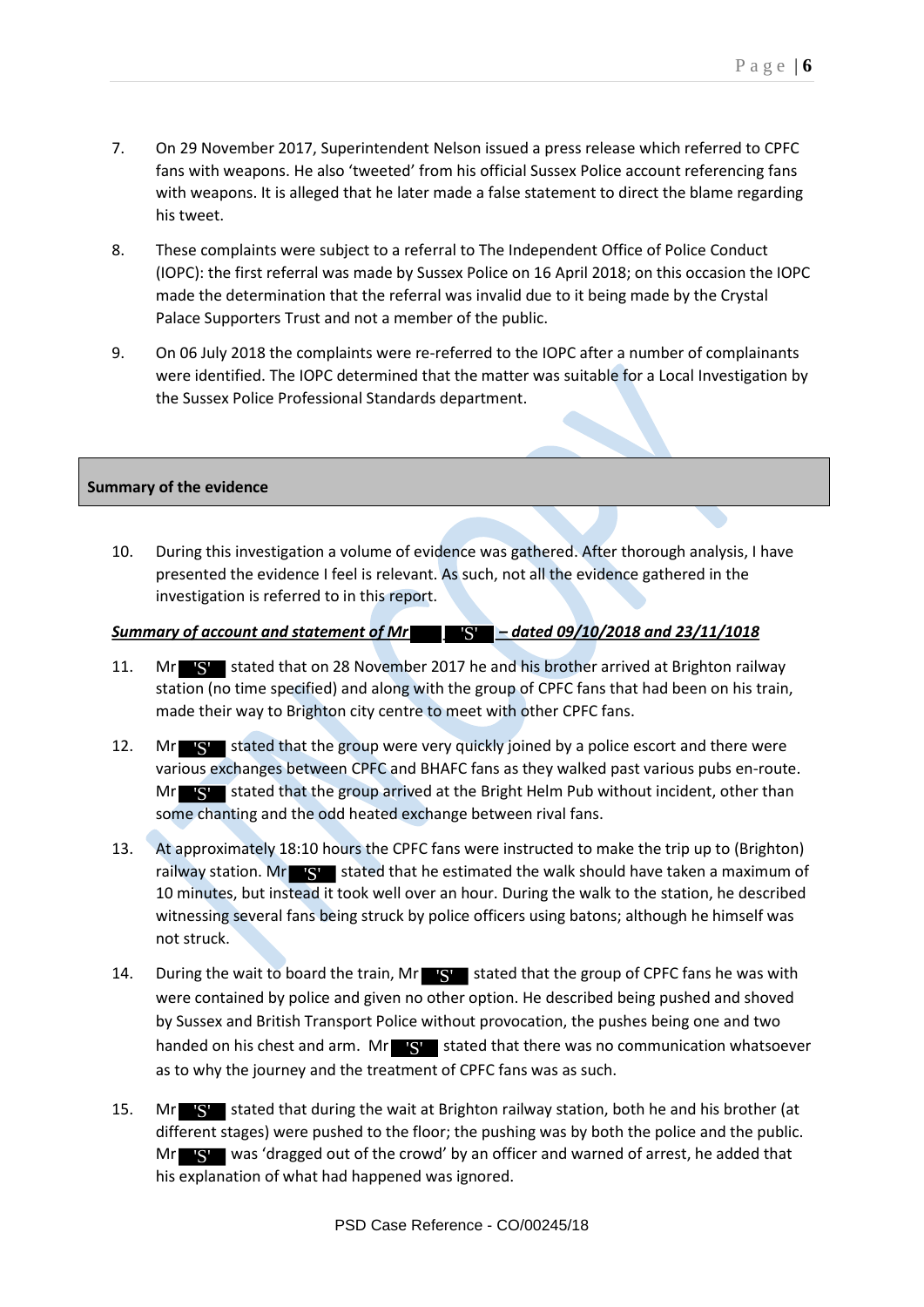- 16. Mr **S** stated that the CPFC fans were not allowed to board the train until approximately 19:25 hours.
- 17. On arriving at Falmer railway station, Mr **S** described the hostilities continuing. Having left Falmer railway station to begin the walk to the South Stand he stated there were several violent exchanges between groups of fans 'as the police stood back'. Mr**et gytt** described his brother being struck by a BHAFC fan without any sort of incitement and nothing was done about it by the police.
- 18. Mr **S** stated that as the crowd got larger and more frustrated, they were surrounded by police officers, although nobody was able to explain what was going on.
- 19. Mr **S** stated that everyone was now aware that the game had kicked off. As the CPFC fans demanded answers, Mr $\left| \mathbf{S} \right|$  said that the police tactics seemed to get more aggressive. He described a police officer on a horse coming through the middle of the crowd which Mr**yster** estimated was now approximately several hundred strong.
- 20. Mr Stated that they were held outside the entrance to the ground for over 45 minutes, there was no option to leave or use the toilet and no one provided any answers.
- 21. Mr S described leaving the vicinity of the stadium, and the group being pushed and shoved by Sussex Police back towards Falmer railway station. Once there, Mr**y Synthetic State** believed, they would be free to board a train and make the journey home; however, they were held until approximately 21:25 hours when they were then put on a train back to Brighton railway station. This train was not due to leave for another 20 minutes, despite those on board needing toilet facilities and refreshments.
- 22. Mr Stated that he vehemently disagreed with some of the police treatment that he saw and received on the night, which he described as aggressive and unnecessary. He conceded that there were undoubtedly a minority of 'trouble makers' present on both sides that were set on causing trouble but felt that with the game arranged so far in advance, and with the history between the teams, there should have been more preparation for any issues that might arise.
- 23. Mr **S** stated that he expects there to be compensation for what occurred, he had spent time and money travelling to the event and was denied entry into the stadium, despite having a valid ticket.

# *Summary of statement of Mr – dated 13/09/2018*  'G'

- 24. Mr **G** stated that he suffers from Multiple Sclerosis (MS) and a condition called Idiopathic Thrombocytopenic Purpura (ITP) which is a disorder that can lead to excessive bruising or bleeding. Mr **G** described that the MS makes it extremely painful for him to stand for long periods of time.
- 25. On 28 November 2017, Mr $\left\| \mathbf{G} \right\|$  stated that he and his partner arrived at the Amex Stadium with plenty of time to spare. 'G'<br>spar<br>'G'
- 26. On arrival at the stadium, Mr **the station of the state of state and state a** described a 'welcoming committee' of what appeared to him to be armed riot police. He stated he was already concerned about the policing and stewarding on the day of the match due to the rivalry between the two teams being 'hyped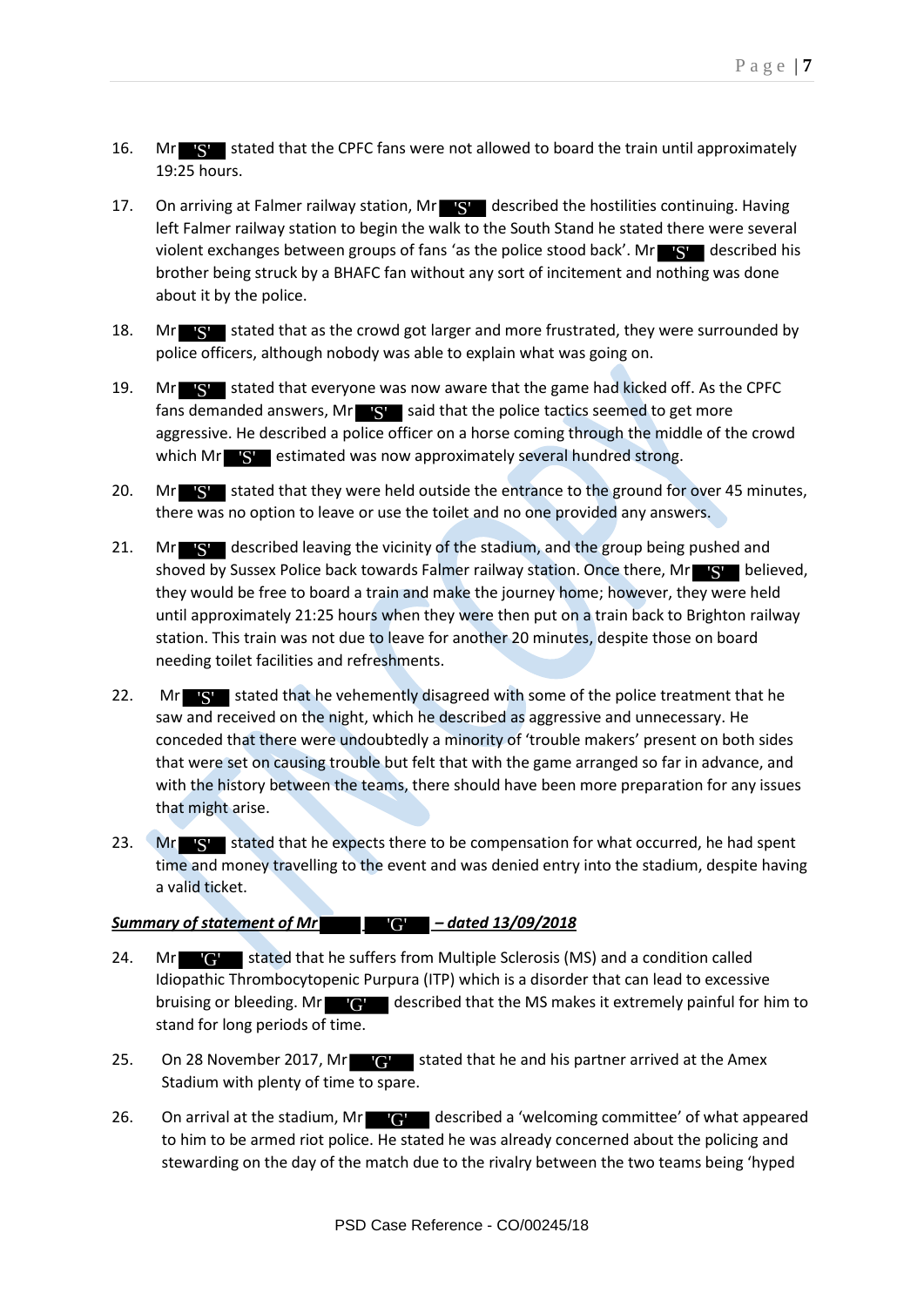up' in the media. Mr  $\mathbf{G}$  added that he felt the presence of these police officers was completely 'over the top' and would only 'fuel the fire'.

- 27. Mr  $\mathbb{R}^n$  stated that he took his seat at 18:45 hours, and that due to the seating, they were relatively close to the Brighton fans, the nearest being 10 yards away. He described an 'air of tension' around the ground and stated that they were constantly verbally abused by the BHAFC fans. Mr 'G'
- 28. Mr **G** stated that they began to learn that there was some sort of trouble outside the stadium and that CPFC supporters had been stopped from entering. He added that there was an 'unofficial entrance' into the stadium which was believed to have been by the 'Ultras'.<sup>1</sup>
- 29. Mr **G** stated that flares and firecrackers appeared to be rife, accompanying the attendance and entrance (of this group). He added that is seemed to him that whilst the police filmed these individuals, there was no real attempt to stop them once they were in; however, the entrances were locked to prevent further ingress.
- 30. The match ended at 21:30 hours and the Palace fans were ushered away from their seats by stewards. Mr  $\bigcirc$  stated that Brighton fans were intent on violence and were not being restrained.
- 31. Mr **G'** said that they were held in the retail area (of the stadium), describing it as being 'penned like pigs' and they were not allowed to move. Having moved from his seat, he had no choice other than to stand for a long period of time, which he described as causing him incredible pain.
- 32. After about 45 minutes, and with no information about what was happening, Mr 'G' described being 'penguin walked' around the stadium, moving no more than 20 to 30 yards at a time. There were still a substantial number of BHAFC fans nearby who were hurling abuse and making threats towards the group; no one did anything about this for the 20 minutes the group was walking.
- 33. Mr G said that they were 'detained' again outside Falmer railway station for a further 20 minutes, he described being surrounded on all sides by BHAFC fans who were acting aggressively and '*baying for our blood'*. Some of the Palace fans present were families with children.
- 34. Mr **G** stated that his partner was terrified; he did not know where the police were at this point, but commented that no attempt appeared to be made to clear the BHAFC fans and reduce the threat.
- 35. Mr G said that about 1000 Brighton fans had now been released from the stadium and were walking aggressively towards Falmer railway station. Stewards that were present tried to reassure the CPFC supporters and informed them that their train would be arriving soon. However, Mr **C** was not travelling to London and wanted to get a train to Lewes. He

1

<sup>&</sup>lt;sup>1</sup> Possibly a reference to the Holmesdale Fanatics (HF)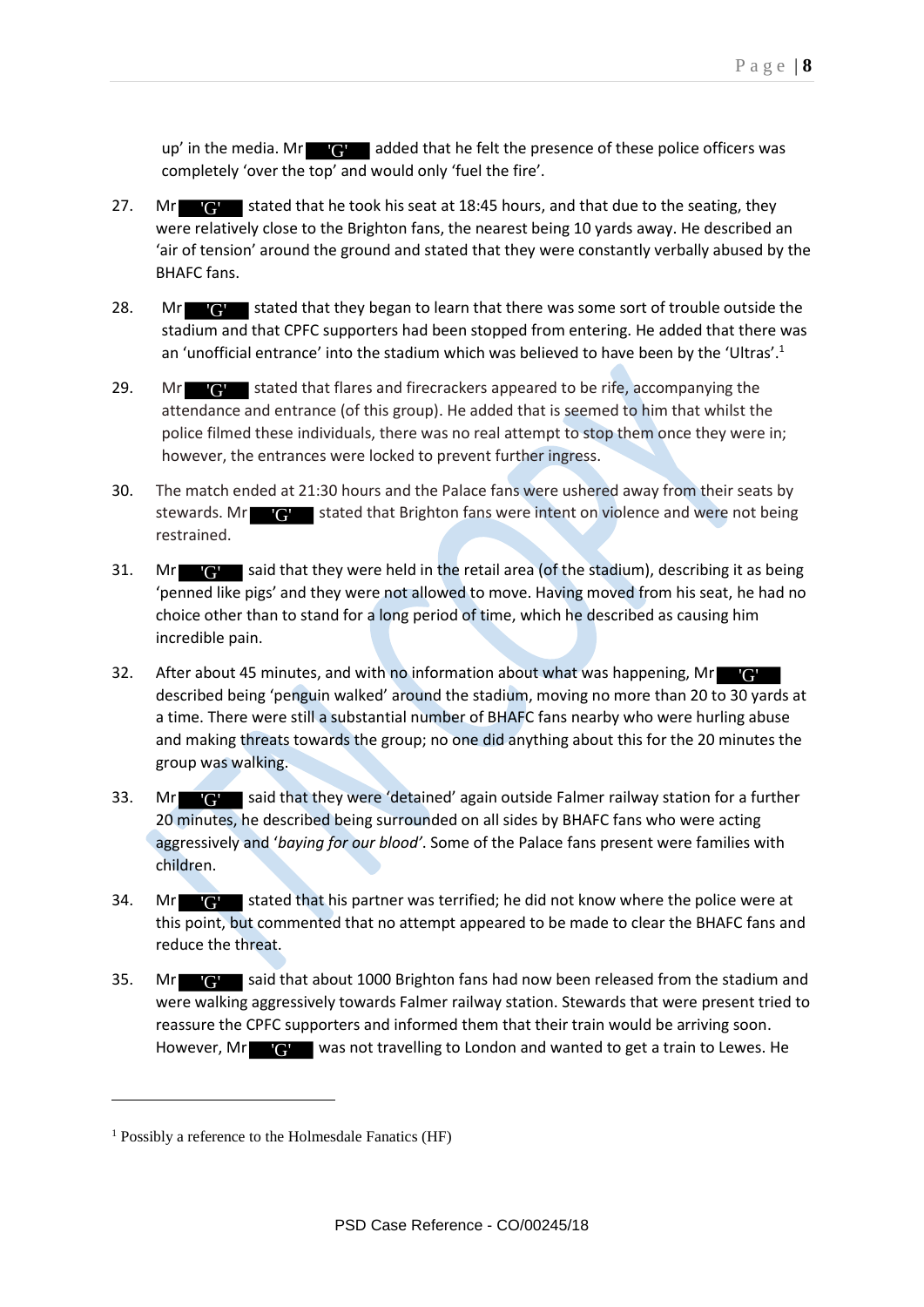recalled that a group of about 20 CPFC supporters were now surrounded by BHAFC fans who were spitting and cursing and making sexual threats towards the women in the group.

- 36. Mr **STATE:** stated that he asked a steward where the police were and he was informed that they were over the other side of the station, the steward said he would tell the police what was happening.
- 37. Mr **TH** said that at this point the threat from the BHAFC supporters became physical, with pushing and shoving, with some of the group being slapped aggressively around the head; he described what was happening as 'very disturbing'.
- 38. Shortly afterwards 3 or 4 police officers entered the area, Mr $\mathbf{G}$  spoke to one of the officers and explained the situation they were in. He stated that the officer looked 'genuinely horrified' and asked the 20 people in Mr  $\mathbb{Q}$  group to leave their queue and to go to the front, and they were escorted onto the platform via a side gate.
- 39. Mr  $\mathbb{C}$  stated that a carriage on the train appeared to have been cleared for the CPFC supporters, he advised officers that they would need a police presence on the train, and added that the officers 'reluctantly' agreed. The train arrived at Lewes without incident.
- 40. Mr described the events as being '*like a return to the dark days of the 1980s'*. He added that he had never been 'corralled' in that way before, nor had to withstand the threat posed by opposing fans with so little protection.
- 41. Mr  $\mathbb{C}^1$  stated that he is unable identify any of the police officers present against whom a complaint has been made.

## *Statement of Mr – dated 07/09/2018*  'W'

- 42. Mr W stated he is on the board of the Crystal Palace Supporters Trust (CPST).
- 43. On 28 November 2017, Mr Westravelled by train to Brighton, arriving at about 17:15 hours, intending to go to one of the 'away' pubs. However, when he passed the pubs where fellow CPFC fans were gathered, he felt that the police presence was so oppressive, he decided to go elsewhere.
- 44. Mr W stated that when he got back to Brighton railway station, there was about an hour and a quarter to go before the kick off, which he considered a reasonable amount of time as the journey to Falmer only took about 9 minutes. A police officer told him to wait and join a group of away supporters who were about to arrive; it transpired that they were the group who had been at the 'away' pubs and who had been escorted to the station.
- 45. Mr W stated that he waited with other fans for about 30 minutes before he was allowed to board the train. He arrived at Falmer railway station at about 19:15 hours and the group were then moved from Falmer railway station towards the Amex Stadium; he described the progress as the 'slowest of slow walks'. He added that they were abused by a group of BHAFC fans who had been detained 'dangerously' close to them and no attempt was made to move them into the ground. They stated that he asked a steward where the police were<br>
were over the other side of the station, the steward said he were<br>
appening.<br>
Solid that at this point the threat from the BHAFC supposing and showing, with some o
- 46. Mr described the officers (escorting them) as shouting and pushing people; he believed this was to keep the group moving.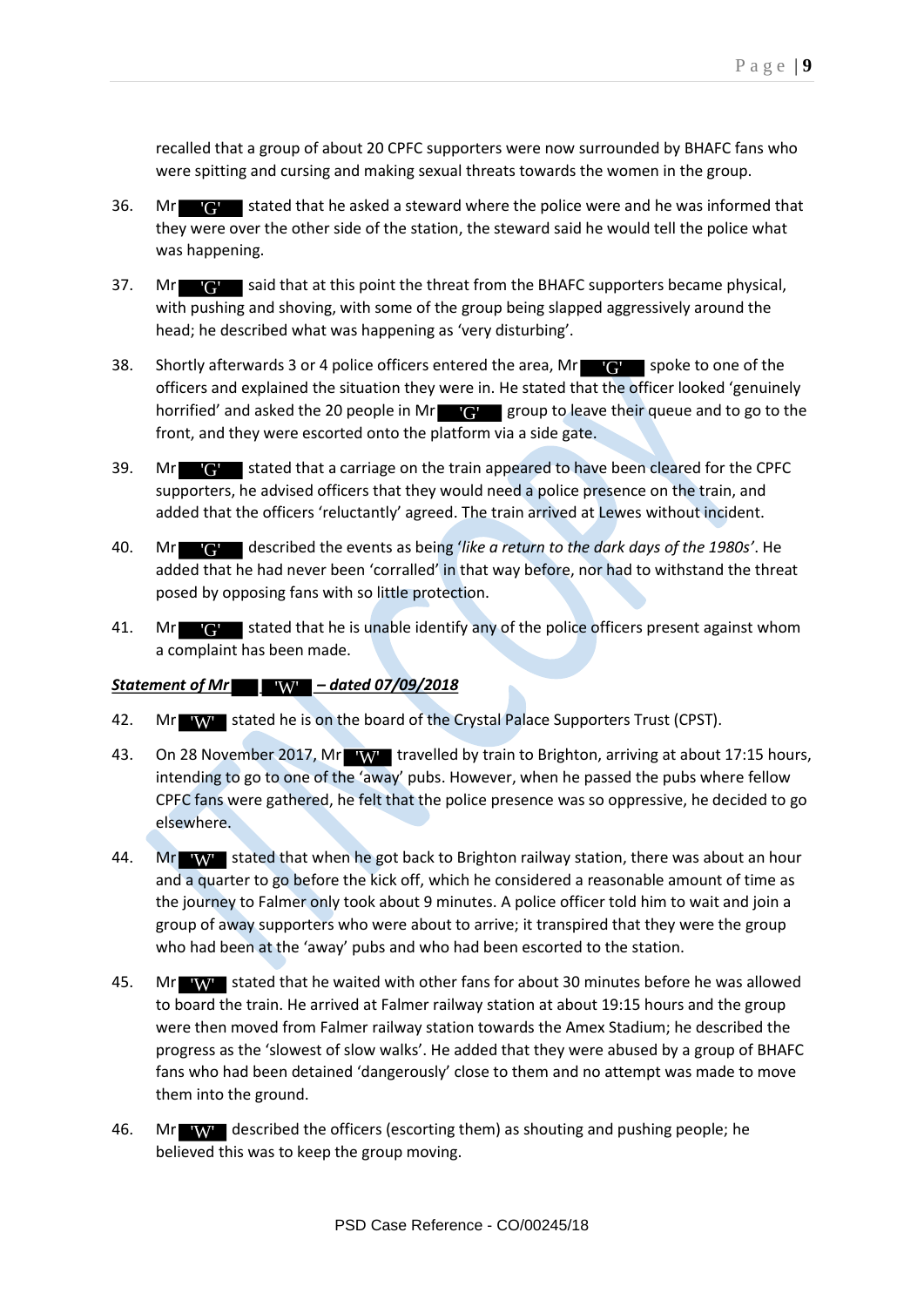- 47. Within his group (being escorted to the grounds), there were about 30 men who Mr identified as looking like Holmesdale Fanatics (HF). He described the HF as a group of CPFC fans who dress in a particular way and are noted for their boisterous support and singing; he added that they are not known for any violent behaviour.
- 48. Mr W said that eventually the police officers allowed them through and they approached the turnstiles: at this point it was only 5 minutes until the game kicked off. There were no stewards on the turnstiles to check tickets and photo IDs.
- 49. Mr W stated that 'some people' let off two smoke bombs in CPFC colours and 'some people' rushed the entrances. Whilst he did not know who these people were, he stated that they were dressed in a similar fashion to the HF group. There was two or three minutes commotion before police officers with mounted support, who heavily outnumbered the group who had rushed the entrance, pushed them to one side. During this commotion, Mr saw CPFC supporters being pushed and shoved, and a few people were knocked over.
- 50. The entrance to the ground had now been locked and the 200 'ordinary' fans, including Mr **W** were locked out and did not see the match.
- **EXPLEMPEDIES A** were locked out and did not see the match.<br> **51.** Mr **NV** stated that he and other fans waved their tickets in the air to show they were there legitimately but it was ignored. When he asked the police officers why they could not go into the ground, the officers told them they did not know.
- 52. Mr W stated that after it had become apparent that they would not be allowed into the ground, some of the fans tried to leave to go home or to use the toilet, but they were prevented from doing so. Mr  $\mathbf{W}$  described being completely encircled or 'kettled' and unable to move anywhere regardless of sex, age, infirmity or anything else.
- 53. At half time (in the game), Mr **WY** stated the group were moved again, this time away from the entrances, for about 15 minutes. When it became apparent that they would not be seeing any of the game, they were moved back to Falmer railway station; again he described the walk as the 'slowest of slow walks' which took about 30 minutes.
- 54. At 21:15 hours, the group was held at Falmer railway station as there were no trains. At about 84 minutes into the game, a train arrived and everyone, regardless of their own personal needs, was made to get on.
- 55. At Brighton railway station, the group were made to board a Thameslink train, again without any consultation as to what individuals intended to do. Mr **WW** stated that it actually suited him to get the Thameslink train, but other fans voiced their objections as they wanted to get to parked cars or hotels but were prevented from taking any other course.
- 56. Mr W stated that the way the fans were policed was totally abnormal, the heavy police presence and overbearing behaviour just encouraged 'tribal' behaviour amongst fans. He added that it should have been obvious to the police that the group (of fans) who had been 'kettled' contained various age groups who were not responsible for any disorder whatsoever.
- 57. Mr W said that the policing operation was poorly planned and although police officers were filming almost constantly, there was no information or communication provided. He added that one megaphone instead of one of the cameras would have helped. Some of the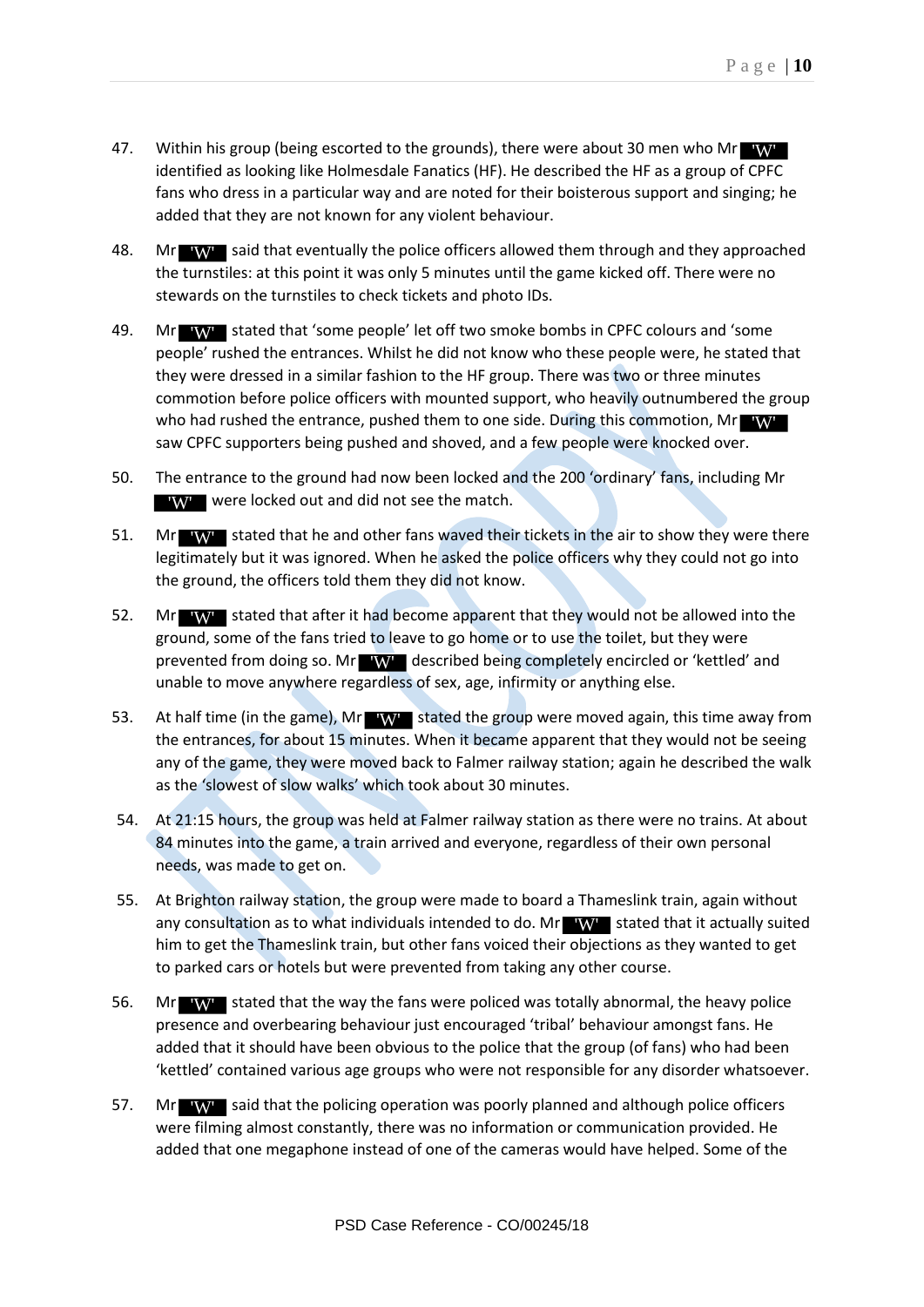conversations between fans and front line officers, confirmed they had no idea what the overall policing strategy was.

- 58. Mr W commented that if the police thought that certain supporters were high risk, they could have easily managed this small element. In addition, he added that there seemed to be little or no action taken towards BHAFC fans who were abusing and goading CPFC fans.
- 59. Mr W stated that the next day he found out that Superintendent Nelson had given statements to the press and 'tweeted' alluding to 'a return to the dark days of football violence' and referring to CPFC fans with 'knives and knuckle-dusters' which was reported in the national press. Mr  $\mathbf{W}$  stated the comments were not accurate and not in accord with what he had experienced. The false statements were subsequently retracted and, around 10 days later, an apology was issued by Sussex Police.
- 60. The consequence of the statements made by Superintendent Nelson is that 'general' CPFC fans are now routinely subjected to more restrictions, stricter match controls and searches on a regular basis through no fault of their own.
- 61. A Freedom of Information (FOI) request was made to elicit the source of the misinformation; however, no clear or satisfactory response was received. Mr**ewing added that as far as he is** aware, BHAFC had indicated that the information did not originate from them. Mr **W** stated that only Superintendent Nelson appeared to be aware of the source, but has not disclosed it.
- 62. Mr W stated that he is unable identify any of the police officers present against whom a complaint has been made.

## *Account of Mr – dated 26/09/2018*  'B'

- 63. Mr  $\mathbf{B}^{\prime}$  stated that he arrived at Brighton at about 16:00 hours with the intention of having a few beers before the match and then being directly escorted to the Amex Stadium.
- 64. Mr**ough added that he was in the rolling containment that took an hour and a half (to get to** Brighton railway station) and every so often they were subjected to being held still to allow other people to join (the group). The escort walked past places where Brighton fans were able to abuse them.
- 65. Mr**ok By described being 'staggered' by the level of rudeness and aggression shown by the** police force that night which continued throughout. He added that he was on the edge of the escort and was shoved aggressively despite his hands being held in the sky to declare no intention to cause any issues. He added that officers used 'any force they could', particularly on him as he was on the edge of the group and that the lack of communication was extremely frustrating.
- 66. At the Amex Stadium itself, Mr B stated that there was 'no order on the Brighton fans', they were freely able to throw cans of beer, lighters and coins towards the CPFC fans. He added that the police failed to structure the entry point at the turnstiles which allowed supporters without tickets to gain entry; this resulted in those with tickets, like Mr $\blacksquare$ B $\blacksquare$  to be refused entry.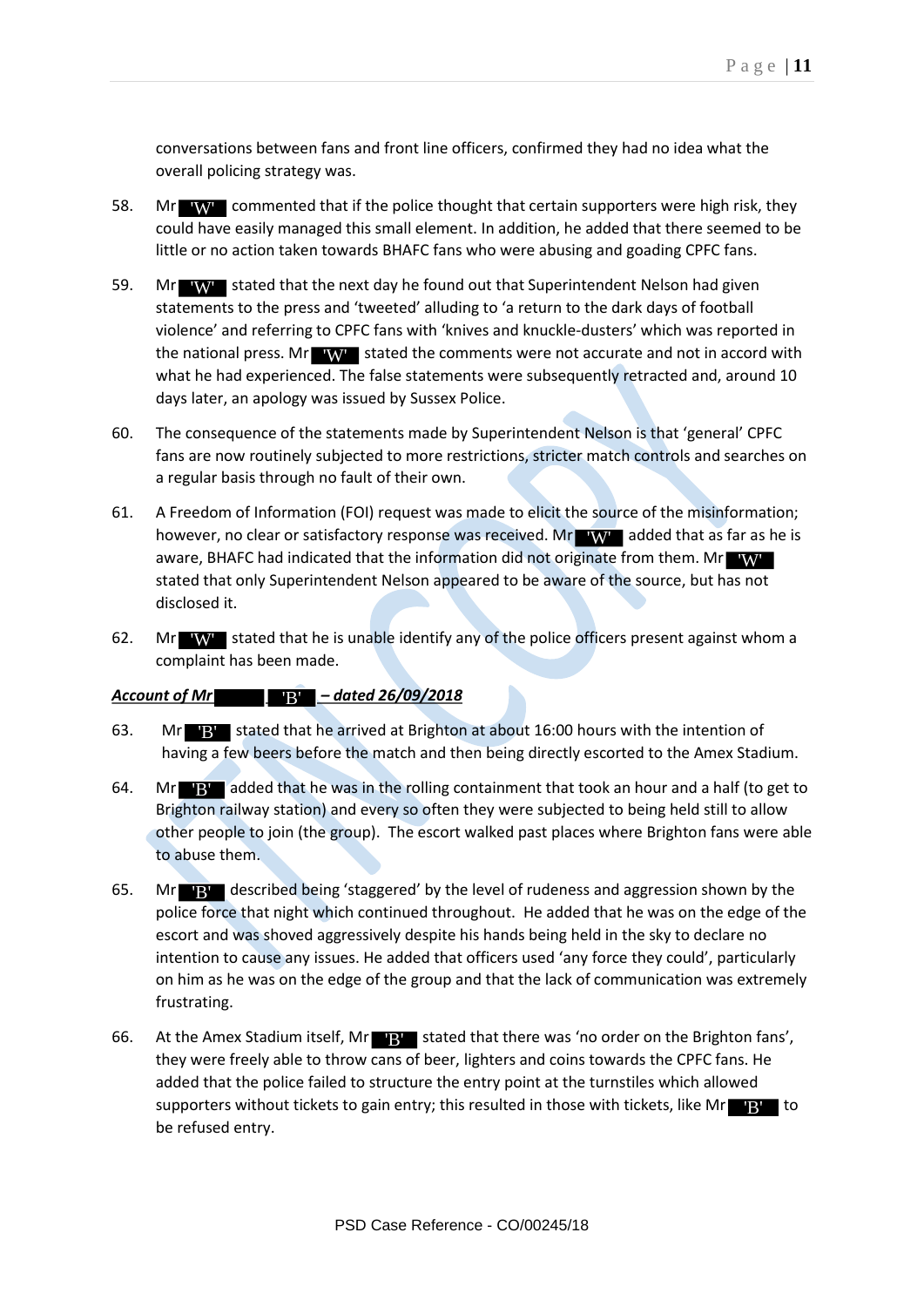- 67. Mr**oge Hand Stated that they were 'marched' back to Falmer railway station around 70 minutes** after the match had started, having not gained entry (to the ground). Once at Falmer railway station, the police wanted to put the Crystal Palace fans on the first train to Brighton. Mr said he politely asked an officer if he could go onto the other platform to take the Lewes line, to which the officer replied "tough". Mr**e Byle**then saw an officer whom he recognised from Sussex Police HQ, having attended there for work reasons, approached him and ask if he could get a train from a different platform. Mr**et guarated** that this officer allowed him to go to the other platform adding "that's fine but I never saw you". Mr**effying** added that he felt this was a nice gesture from a nice person, but clearly orders from above tried to dictate otherwise. **EV** who lives in
- 68. Mr Bustated that he was so disappointed with the event and with the police treating him like a criminal.

## *Account of Superintendent (Supt) Nelson Silver Commander – dated 08/11/2018*

- 69. Supt Nelson stated that he is an accredited Public Order Commander who has attended regular courses and training enabling him to work as a Police Match Commander. He added that he first had command of football match operations when BHAFC played at the Withdean Stadium.
- 70. Supt Nelson stated that he had been responsible for the police match command or tactical command of many football policing operations, including the Police Match Command of the home championship and FA Cup matches with CPFC in 2013, which is where he first became aware of the extent of the derby rivalry between both sets of supporters.
- 71. Due to this experience, he volunteered to be Silver Commander<sup>2</sup> for their first Premier League fixture during the 2017-18 football season; he recognised that it would be a challenging operation and likely to require significant resources. He chaired the first planning meeting in July 2017 and these continued monthly until the final meeting the day before the match.
- 72. A media plan was produced by the Bronze Media Relations Officer, which contained agreed objectives and key messages.
- 73. The initial intelligence assessment, created by the Football Liaison Officer, included a completed National Football Policing Unit (NFPU) Risk Assessment Matrix, which assessed the fixture as having the highest possible risk category for a football match.
- 74. Supt Nelson agreed police resources with the Gold Commander, these included mounted officers and specialist public order teams. Many of the resources were provided by mutual aid (officers from neighbouring police forces).

1

Silver Commander – Coordinates the individual strategies developed by the public order strategic commanders (Bronze) to ensure they reflect and contribute to gold's overarching strategy.

Bronze Commanders (as above) Public Order Strategic Commander, responsible for developing the public order strategy.

<sup>&</sup>lt;sup>2</sup> Command Structure: Gold Commander – Overall strategic command of the operation. Sets the overarching strategy that all plans must take account of.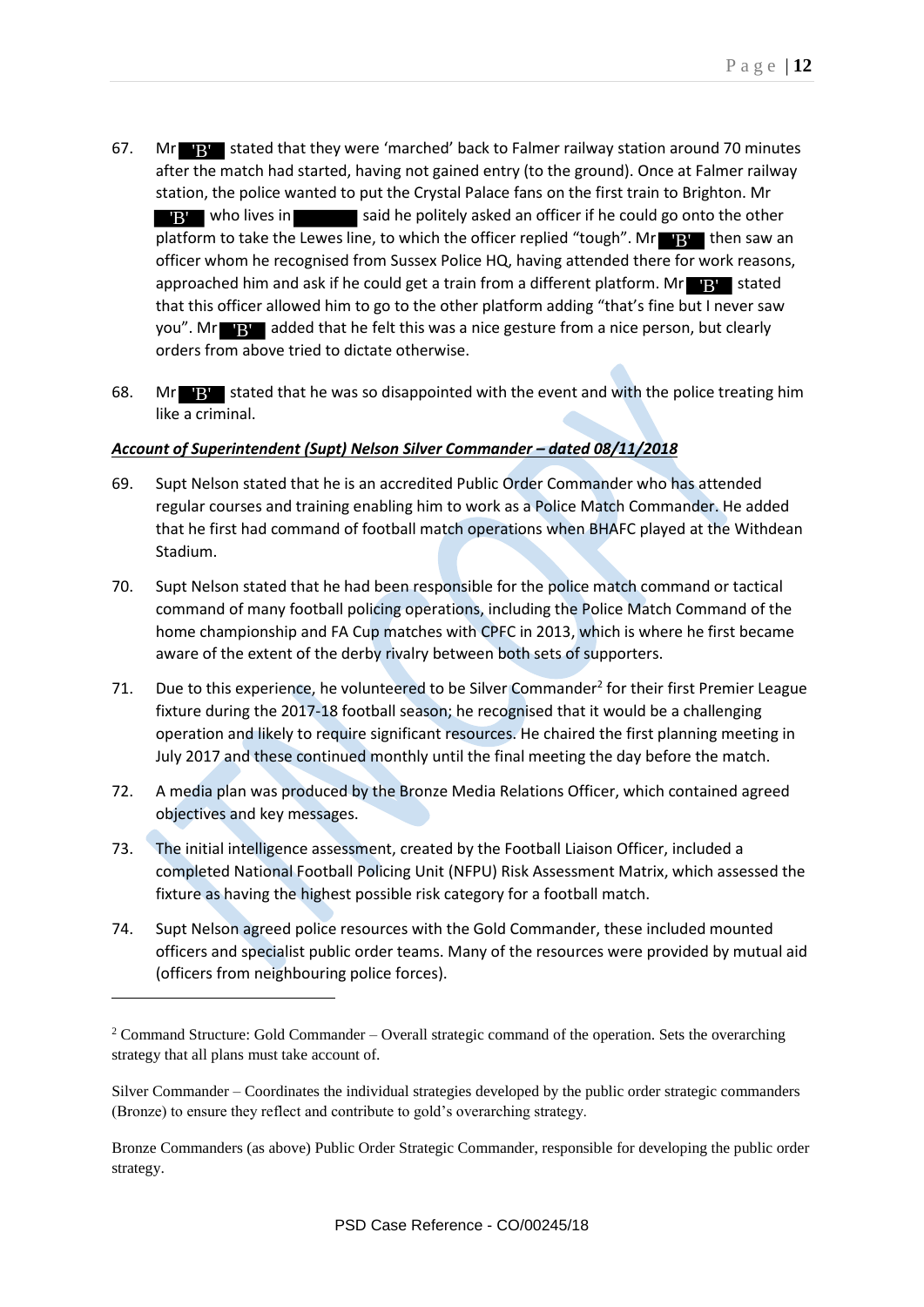- 75. Prior to the match, Supt Nelson stated he was aware that CPFC fans had travelled to Manchester United on 30 September 2017 where there had been significant disorder, including pyrotechnics being set off; this was also filmed and posted online. Within Brighton and Hove, a large number of stickers had started to appear, including those from home fans and CPFC 'Palace Till I Die' (PTID) stickers. A Detective Inspector had oversight of any relevant intelligence and led the intelligence team on the day of the event, this included the monitoring of open source media.
- 76. Prior to the event, an Operational Plan was distributed to officers which included the strategy from the Gold Commander, Supt Nelson's risk assessment and tactical plan, as well as the tactical parameters for the appropriate use of police containments.
- 77. On the day of the policing operation, Supt Nelson stated he was located within Sussex Police Headquarters, Tactical Command and Control room (known as the Silver Suite) with the support of Airwave controllers, a tactical advisor, a media officer, the Football Liaison Officer (co-ordinator of the Football Spotters) and the intelligence team. Supt Nelson stated that all the officers were briefed personally by himself with briefing slides that he had prepared, these included: key points from the operational plan, legal powers, policy, appropriate use of force and his direction in terms of preferring a neighbourhood style policing approach, and his assumption being that a majority of supporters were law abiding. The briefing also included the ten key principles governing use of force, and three core questions officers should consider before using force (both detailed later in this report).
- 78. During the evening, the Bronze Commander in Brighton city centre reported that there were two significant groups of away fans that had been located, as well as a large group of BHAFC fans that were at risk of coming into contact. Supt Nelson stated that he decided to allocate more officers to Inspector Cummings's command to mitigate any increased risk presented by large numbers in the city. Superintendent Nelson stated that he used the National Decision Making Model (NDM)<sup>3</sup> when making these tactical decisions.
- 79. Supt Nelson stated that during the final hour before the match was due to start, large groups started to head towards (Brighton) railway station and it was essential that opposing groups were protected from each other. Police vans were used to block the line of sight from the traditional home fan pubs, and in consultation with British Transport Police, the most suitable escort route to the station was agreed by the City Bronze.
- <span id="page-12-0"></span>80. Supt Nelson stated that officers had to work hard to keep the two groups away from each other and that he witnessed supporters, not all of them 'risk supporters', intent on causing disorder. He added that the pace and arrival times were influenced by the levels of compliance within those groups, and communications from British Transport Police regarding their readiness to receive, and the availability of trains. He added that all the fans were escorted to the station without any serious disorder, damage or serious injuries.

<u>.</u>

<sup>&</sup>lt;sup>3</sup> The National Decision Model is a police framework that is designed to make the decision making process transparent, rational and consistent. It is to be used by all officers, decision makers, and assessors that are involved in the whole decision process.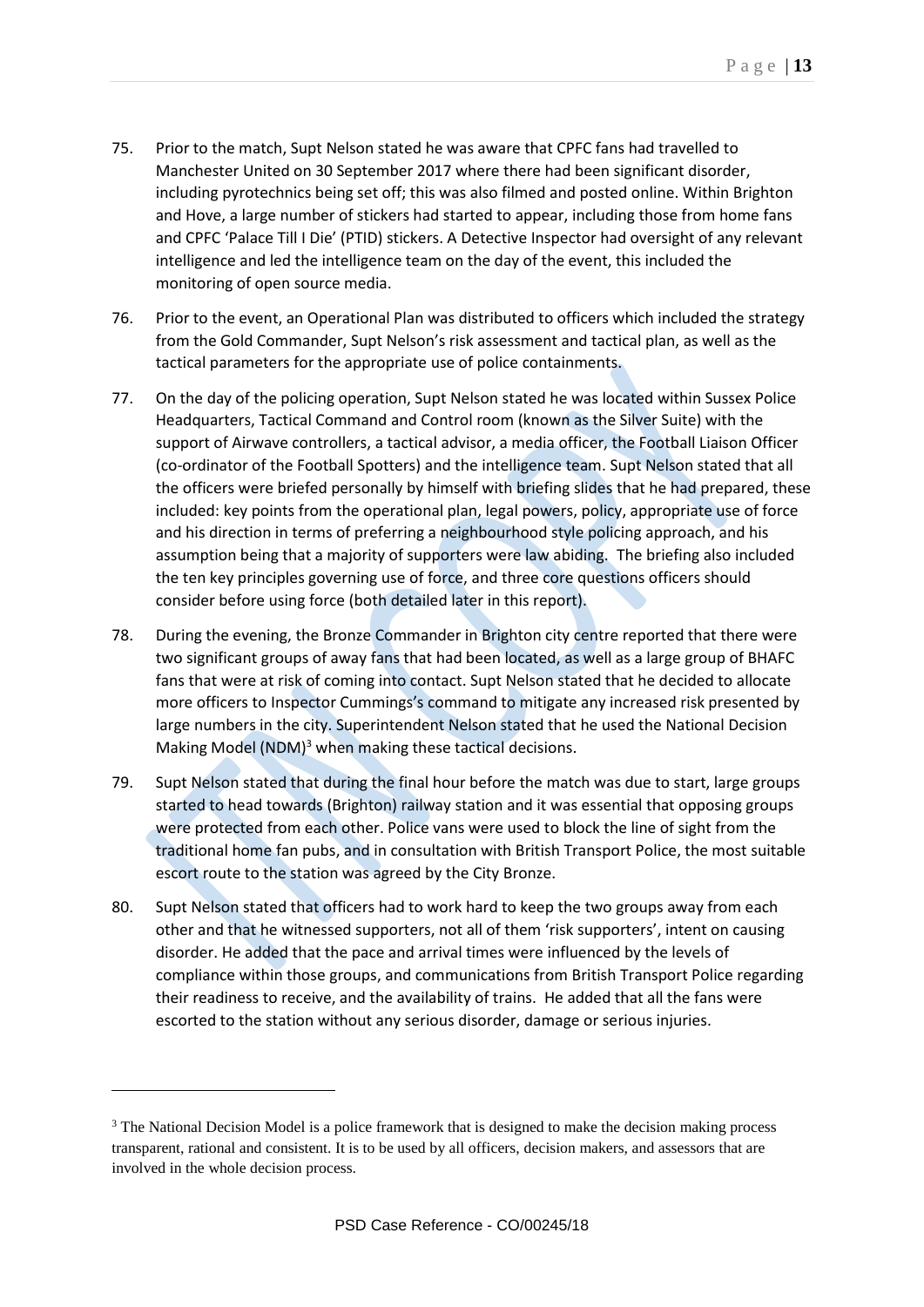- 81. Supt Nelson said that PSU officers had to remain on trains with the travelling supporters. However, on arrival at Falmer railway station, the integrity of the escorting cordons were not maintained which resulted in 'away' supporters confronting a group of home supporters who were being held back by another police cordon. Supt Nelson added that CCTV captured this confrontation as well as the discharge of pyrotechnics.
- 82. The 'away' group was eventually moved on and escorted via a pre-designated route designed to keep them safe, to the entrance of the South Stand. At this point, Supt Nelson stated that many of the group sought to overrun stewards who were searching and checking tickets; some were successful and two stewards were injured in the process with one sustaining fractured ribs.
- 83. Around this time, Inspector **D** who was at the Amex Stadium, communicated via the Airwave radio to report that a steward had directly informed him that they had discovered discarded knives and knuckle-dusters. Supt Nelson added that this was noted by several people within the Command (Silver) Suite and a note was made in the (CLIO<sup>4</sup>) log. Supt Nelson added that he has worked with the club for many years and had always come to rely on the professionalism and capabilities of the stewards they employ; he added that he had no reason to doubt the truthfulness of the information he had received.
- 84. Supt Nelson said that he considered whether it would be appropriate to authorise Section 60 of the Criminal Justice and Public Order Act<sup>5</sup> but decided that the broad search powers this provided were disproportionate to the many law abiding football supporters at the match.
- 85. Supt Nelson stated that BHAFC decided to close the (away) doors and after a period of time, the Police Match Commander notified him that the club would not allow the group of supporters outside the ground to attend the match. He added that this presented a new challenge as the group would not be able to remain there due to the risk of others within the stadium seeking to facilitate their entry via emergency exits at half time.
- 86. Supt Nelson stated that he consulted with the Football Liaison Officer and they agreed that the Football Spotters would identify those within the group who were obviously low risk and invite them to leave the containment and make their own way home. The rest were escorted to Falmer Station to catch a train to Brighton railway station.
- 87. Supt Nelson said that he spoke to City Bronze and instructed him that the large group was not to exit (Brighton) station as the risk of serious disorder was too high, particularly as the match was being televised in Brighton city centre. However, he added that if individuals could prove they lived in the city, they should be allowed to pass through. Supt Nelson believed that this took place without further problems on the train or at the station.

1

<sup>4</sup> CLIO – a computer based management system used by police and other emergency services to plan for and manage a wide variety of critical incidents and event planning.

<sup>&</sup>lt;sup>5</sup> Section 60 of the Criminal Justice and Public Order Act 1994 allows a police officer to stop and search a person in a defined area, during a specific time period when they believe, with good reason, that serious violence will take place and it is necessary to use this power to prevent such violence; or that a person is carrying a dangerous object or offensive weapon; or that an incident involving serious violence has taken place and a dangerous instrument or offensive weapon used in the incident is being carried in the locality.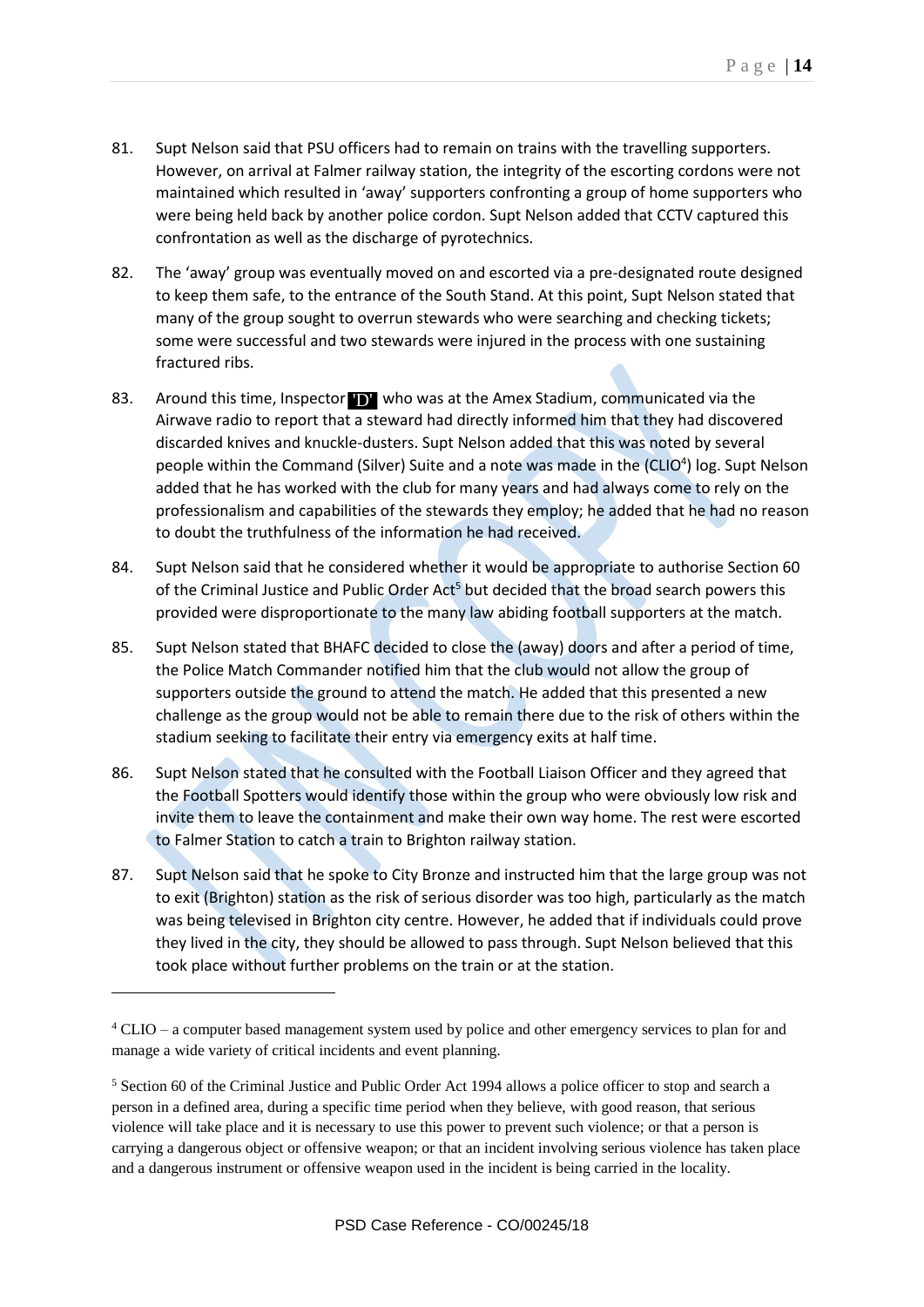- 88. Supt Nelson stated that at the end of the match, the away supporters were assembled and escorted safely to the 'special train' that had been arranged through the club with Southern Rail. He added that it had taken a lot of negotiation to agree a suitable time which allowed time for a safe escort, whilst not causing the supporters to stand in the open for a considerable length of time. The train had also been widely advertised through CPFC and was the safest means of allowing supporters to leave Brighton and change further up the line should they need to travel to London.
- 89. During the latter part of the evening, the Bronze Media Officer made Supt Nelson aware that he had been in discussion with the BHAFC Communications Manager who had requested a delay in releasing any information to the press, until the following day. The contents of the press release were discussed, which included the level of disorder and the abandonment of weapons; the only comment from the club was a suggestion that those details (regarding the weapons) were unnecessary.
- 90. The following day, Supt Nelson stated that he was telephoned by the Bronze Media Officer who was under significant pressure from news agencies to provide a press release and he had been unable to make contact with the Gold Commander. The Bronze Media Officer sent a draft press release to Supt Nelson which he agreed, this subsequently resulted in a significant amount of national press coverage due to the levels of disorder experienced, and the mention of weapons.
- 91. On 07 December 2017 whilst away from work on annual leave, Supt Nelson stated that he received a 'tweet' from the 'Crystal Palace Fanzine' asking him to provide proof of the weapons found at the away end of the stadium. Supt Nelson stated that he genuinely believed that BHAFC were in possession of the weapons, pending their destruction and so he directed them (to speak) to the club and included BHAFC in the tweet.
- 92. Supt Nelson stated that he was shocked and upset to discover that BHAFC had denied any existence of the weapons mentioned that night which had resulted in widespread negative media coverage.
- 93. As the tactical lead for the operation, Supt Nelson stated that he believed it was appropriate for him to apologise for the information after the suggestion that it had been inaccurate; Sussex Police also issued an apology. He added that the national press criticism and sustained 'trolling' on social media had a profound effect on not only him but also his family. This continued for nearly a year and resulted in him closing his Twitter account.
- 94. Along with the above response, Supt Nelson has also provided answers to each of the complaint points. These will be included in the 'Conclusion' section of this report.

## **Account of Inspector LID - dated 24/09/2017 & Transcript of radio communication dated 28/11/2017**

- 95. Inspector **TD** stated that he was standing within the concourse of the South Stand, by the entrance turnstiles. He stated that he was approached by a steward who mentioned 'off hand' how bad the Crystal Palace fans had been and that "*they've got knives, knuckle dusters and flares*"
- 96. Inspector **D** stated that he asked (the steward) whether he had seen this and he replied "yes" but when asked if he could provide more information to identify the individuals, or any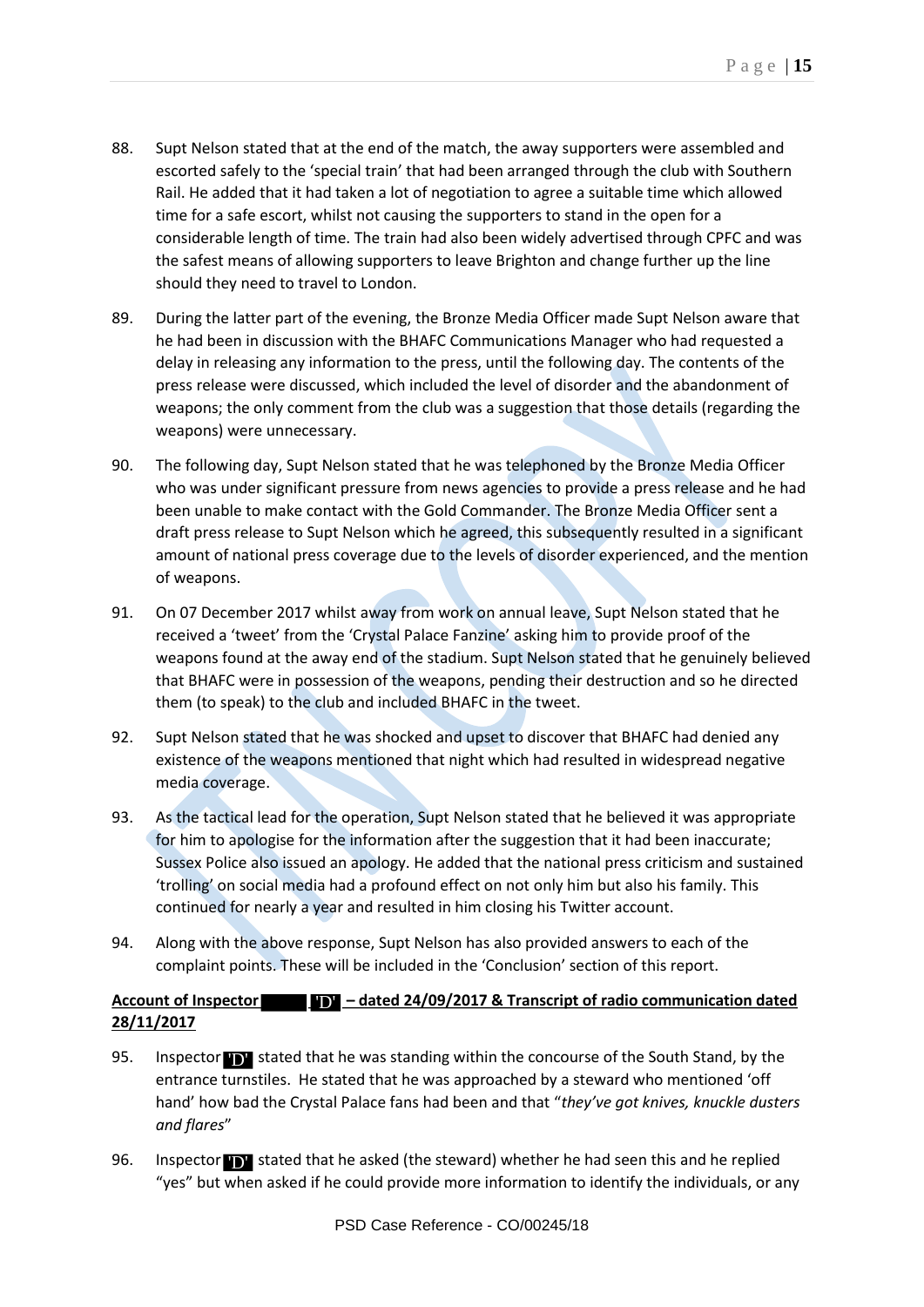descriptions of the weapons, the steward replied "*no they were masked up and looked similar*".

- 97. Inspector **TV** added that the steward was not able to provide any further detail regarding what he had allegedly seen and did not come across as entirely reliable, he based this on the manner in which the steward had approached him and provided the information. For this reason, Inspector **TD** stated that he did not take the stewards details because he was unable to provide any more information than his limited statement and there was nothing evidential (to support it). Inspector  $\bf{D}$  added that so officers would be aware he relayed the information that had been passed to him, over the radio (this is recorded at 20:10 hours).
- 98. The call from Inspector **D** to the communications department was timed at 20:09 hours, he relayed the following message: "*report from stewards, there's a couple of people with knives, knuckle dusters and flare guns. They can't pull them out cos they had balaclavas on*"
- 99. The call handler replied "*confirm they've identified them and they are in the crowd*?"
- 100. Inspector **TV** replied "no no, there's three men but they can't identify. So they have seen *them going in with those weapons, but can't identify them*."

## **Account of the Gold Commander – dated 09/10/2018**

- 101. On the night, the Gold Commander stated that he spent a little time in the Silver Suite, he recalled being advised about general public disorder by a specific group, some minor assaults on stewards, the throwing of 'pyros', storming of a gate and the mention of knives, knuckle dusters and pyros being found. He added that he was not overly concerned as the activity was relatively contained and there were no significant injury assaults or threats with weapons.
- 102. At the end of the operation, he stated that he spoke to the Bronze Media Officer and Supt Nelson and advised that there would be no media release that night and that Supt Nelson would not do a requested radio interview the next morning.
- 103. The Gold Commander said that he was off the next day but was aware a media release had eventually gone out, he added that he understood there was pressure from the press for comments.
- 104. He stated that he spoke to Supt Nelson a couple of days later in relation to his Twitter comments and instructed him to remove them.

## **Operational Plan, Public Order/Public Safety Command Logs and CLIO**

- 105. The Operational Plan details the strategy set by the Gold Commander and reports every aspect of the operation including resources, threat assessments, strategic intention and resourcing.
- 106. Public Order/Public Safety Command Logs are used to ensure that all decisions are documented during the event in order to provide a clear audit trail. Contemporaneous notes are taken on behalf of the Bronze Commanders who in this case were situated at various locations within Brighton city centre and at the Amex Stadium.
- 107. CLIO is an electronic incident management system used by police which can be used to plan and subsequently manage any type of event or pre planned operation. The system records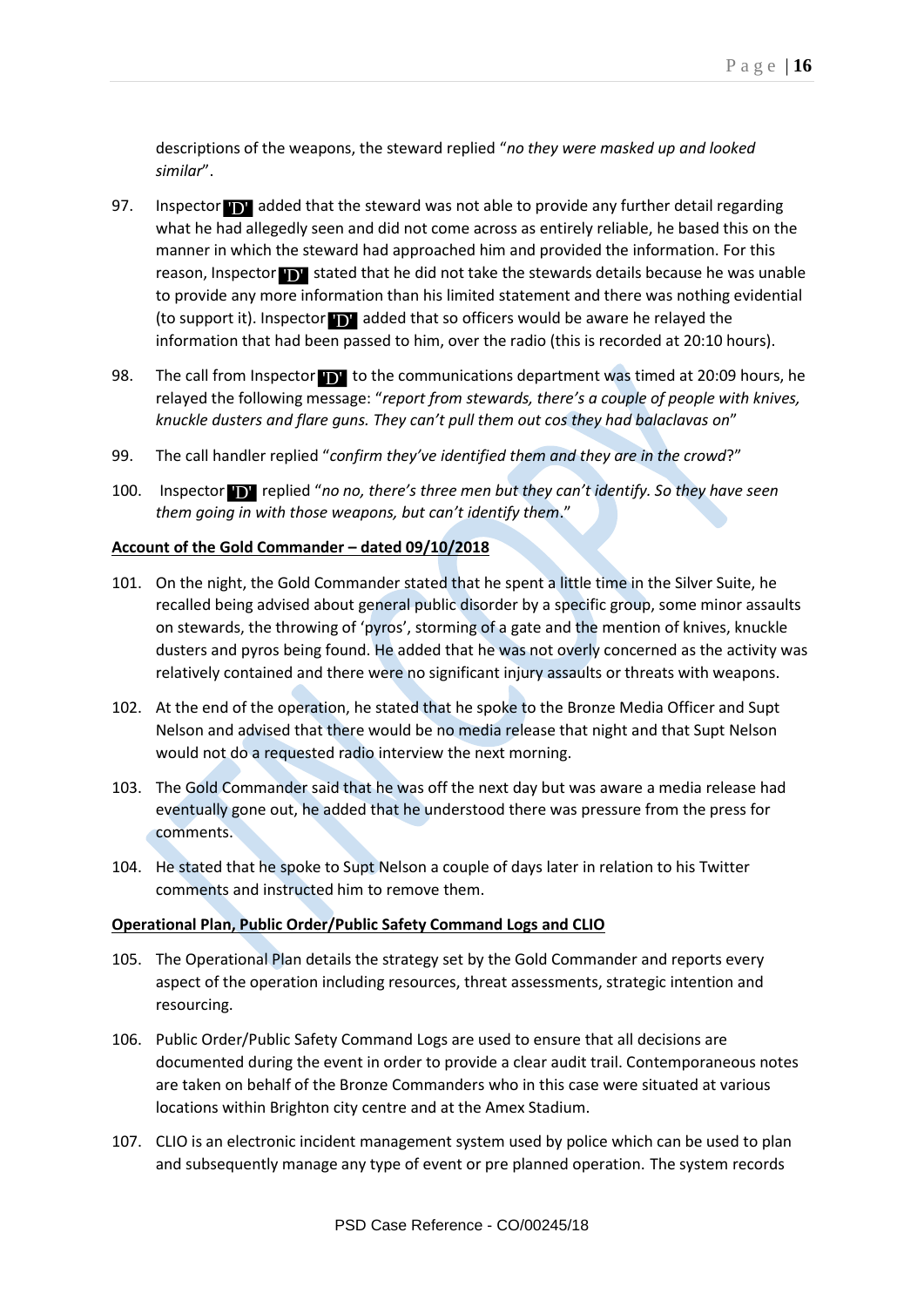what takes place and provides an auditable record of decisions made and the circumstances as they unfold including the critical decision making of the Command Team. I will make reference to these documents where necessary, within the Conclusion section of this report.

### **Summary of Evidence Gathering Team (EGT) Footage - dated 28/11/2017**

- 108. As part of the investigation, video footage taken on the night by the EGT team, has been scrutinised.
- 109. I will refer to the EGT footage within the 'Conclusion' section of this report.

## **College of Policing, Authorised Professional Practise – Public Order and Policing Football & Use of Force Principles**

- 110. Individual Officers have responsibility for their use of Force. However, it is recognised that commanders must consider the likely use of force which may result from certain tactics.
- 111. Section 3 of the Criminal Law Act 1967 A Person may use such force as is reasonable in the circumstances in the prevention of crime or in the affecting or assisting in the lawful arrest of offenders or suspected offenders or persons unlawfully at large.
- 112. Section 117 of the Police and Criminal Evidence Act 1984 provides the authority for the use of force when executing the powers found in the act.
- 113. Common Law powers Common Law recognises that there may be circumstances in which one person may inflict violence on another without committing a crime. It recognises as one of these circumstances the right of a person to protect himself/herself from attack and to act in defence of others and if necessary to inflict violence on another in doing so. If no more force is used than is reasonable to repel the attack such force is not unlawful.
- 114. *Ten key principles governing the use of force by the Police Service:*
- (1) Police officers owe a general duty to protect persons and property, to preserve order, to prevent the commission of offences and, where an offence has been committed, to take measures to bring the offender to justice;
- (2) Police officers may, consistent with this duty, use force in the exercise of particular statutory powers, for the prevention of crime or in effecting a lawful arrest. They may also do so in selfdefence or the defence of others, to stop or prevent an imminent breach of the peace, and to protect property;
- (3) Police officers shall, as far as possible, apply non-violent methods before resorting to any use of force. They should use force only when other methods have proved ineffective, or when it is honestly and reasonably judged that there is no realistic prospect of achieving the lawful objective identified without force;
- (4) When force is used it shall be exercised with restraint. It shall be the minimum honestly and reasonably judged to be necessary to attain the lawful objective;
- (5) Lethal or potentially lethal force should only be used when absolutely necessary in self-defence, or in the defence of others against the threat of death or serious injury;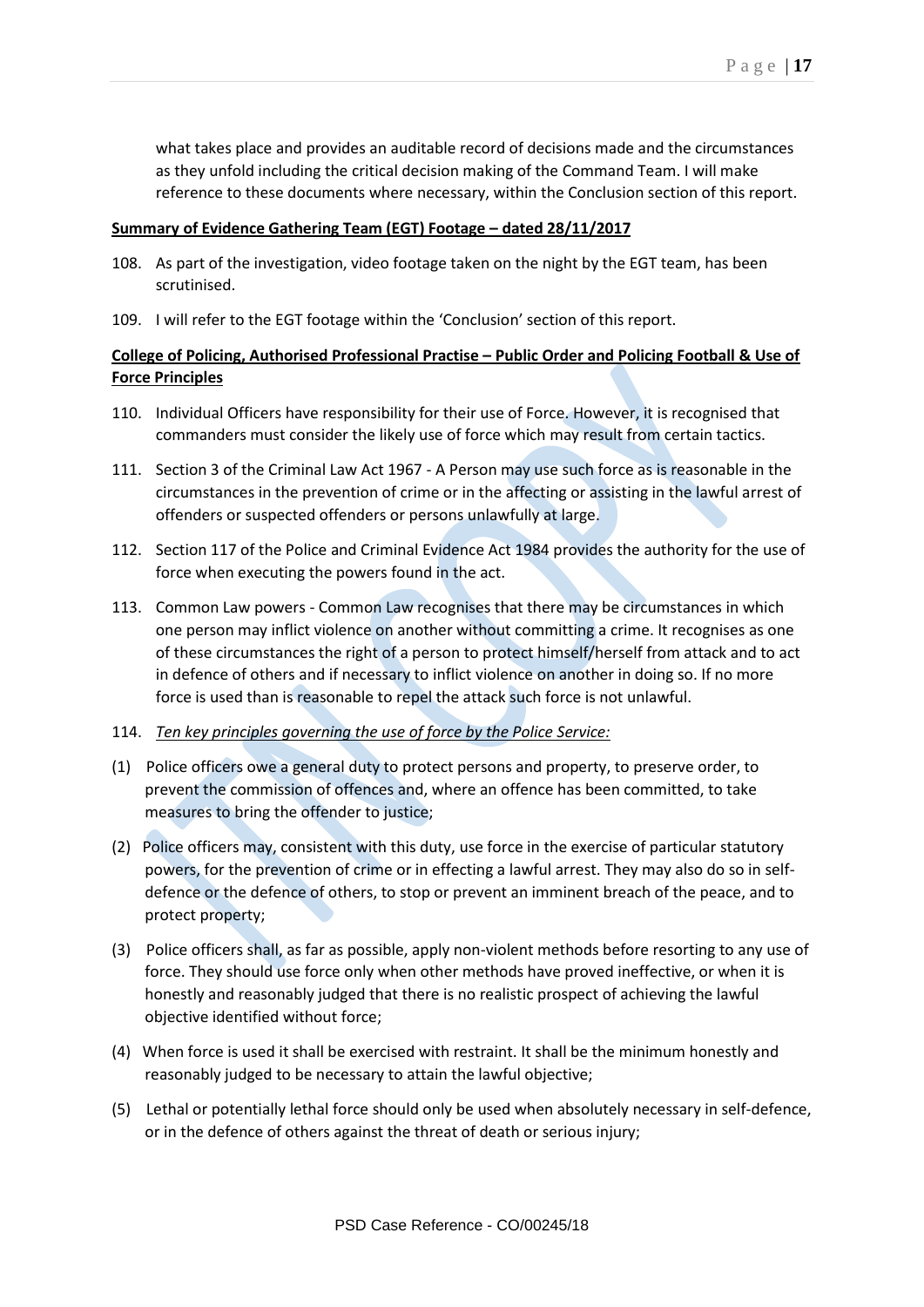- (6) Any decision relating to the use of force which may affect children, or other vulnerable persons, must take into account the implications of such status including, in particular, the potentially greater impact of force on them;
- (7) Police officers should plan and control operations to minimise, to the greatest extent possible, recourse to lethal force, and to provide for the adoption of a consistent approach to the use of force by all officers. Such planning and control will include the provision to officers of a sufficient range of non-lethal equipment and the availability of adequate medical expertise to respond to harm caused by the use of force;
- (8) Individual officers are accountable and responsible for any use of force, and must be able to justify their actions in law;
- (9) In order to promote accountability and best practice all decisions relating to the use of force, and all instances of the use of force, should be reported and recorded either contemporaneously, or as soon as reasonably practicable;
- (10) Any decision relating to the use of force by police officers must have regard to the duty of care owed by the relevant police service to each individual police officer in the discharge of his duties. Deployment of police officers in a public order context where force may be used can carry grave risks to their own safety, and so must be the subject of rigorous control for that reason also.
	- 116. *The three core questions for police (as to when force may be used, and to what extent)*
	- (1) Would the use of force have a lawful objective (e.g. the prevention of injury to others or damage to property, or the effecting of a lawful arrest) and, if so, how immediate and grave is the threat posed?
	- (2) Are there any means, short of the use of force, capable of attaining the lawful objective identified?
	- (3) Having regard to the nature and gravity of the threat, and the potential for adverse consequences to arise from the use of force (including the risk of escalation and the exposure of others to harm), what is the minimum level of force required to attain the objective identified, and would the use of that level of force be proportionate or excessive?

## **Conclusion - Complaints subject of special requirements**

- 117. In relation to complaint number 1 (*whilst held in the 'rolling containment', officers were rude and aggressive, using force in an untargeted fashion*).
- 118. A complaint is subject to special requirements when there is sufficient evidence upon which a reasonable panel properly directed, could find that the conduct of the person under investigation fell below the standard of behaviour expected of them. During this investigation, I have been unable to identify any actions which would constitute conduct attracting the provision of special requirements to any officer. Likewise, other than Mr Bun who reported being 'aggressively pushed' there have been no other complaints made to Sussex Police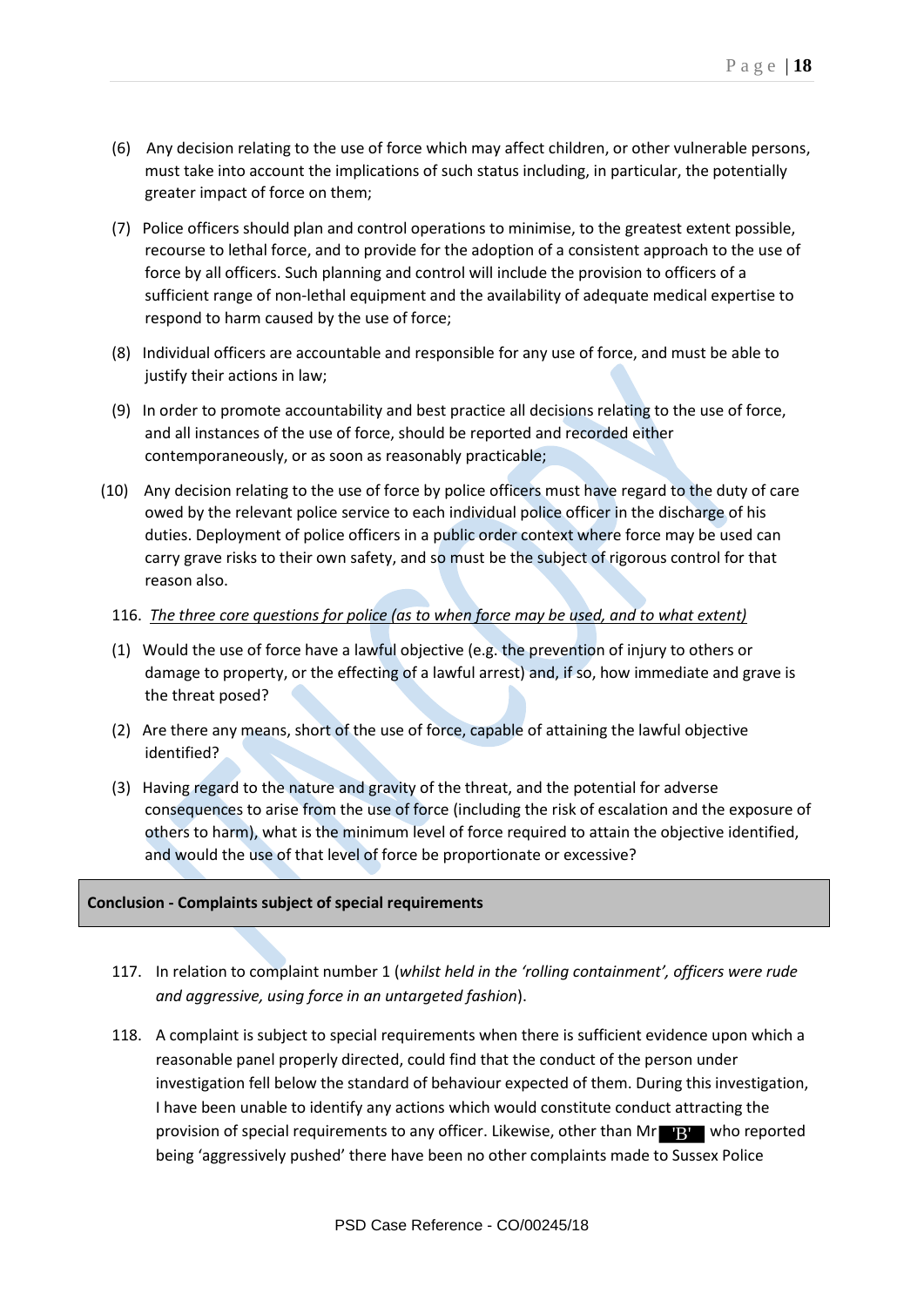Professional Standards Department reporting officers using excess force and no complaints from anyone reporting they had been inappropriately struck with a baton.

- 119. I have reviewed the EGT footage available, this shows officers using either a one handed or two handed push away tactic, this is used as a trained and protective measure to allow the officer to regain distance from a subject and to maintain control of the crowd. This generally occurred in areas where people were attempting to breach the escort cordon or were threatening towards the police officers.
- 120. The police officers were required to preserve the escort cordon to ensure public safety was maintained and to prevent any disorder. Given the numbers present and the nature of the event, it is reasonable to expect that at times this would have required a level of force to be used.
- 121. Whilst no specific officers or actions were identified, it is accepted that the EGT footage does not show the entirety of the operation and police and public contact; however based on the evidence available, I am unable to substantiate this complaint.

#### **Conclusion - Complaints not subject of special requirements**

- 122. In relation to complaint number 2 (*CPFC fans were marched in a 'rolling containment' to Brighton Railway Station taking an hour and a half, it should have taken no more than 30 minutes suggesting a lack of planning by the match commander*). Supt Nelson covered this complaint point in his account (paragraph [80\)](#page-12-0) where he stated that the pace and arrival times (of the CPFC fans) was governed by the levels of compliance within the groups and communication from British Transport Police regarding their readiness to receive (the fans) and the availability of trains.
- 123. Supt Nelson's account is corroborated by the public order log of the City Bronze who noted that of the three pre-agreed routes (all of which had been ratified by British Transport Police), one was later abandoned after a large group of BHAFC fans were identified as congregating close by, prompting the decision to switch to one of the alternative pre-agreed routes. This was to avoid taking a large group of CPFC fans closer to the BHAFC fans.
- 124. Whilst I can appreciate the frustration of the CPFC fans, the action taken by police was to maintain the safety of both groups during their movement to the railway station. Supt Nelson noted that all the fans were escorted to the station without any serious disorder, damage or serious injuries. Based on the evidence available, I am unable to uphold this complaint.
- 125. In relation to complaint number 3 (*along the route to Brighton Station, the group were repeatedly stopped to ensure more CPFC fans could be forced into the 'rolling containment'*). In relation to this complaint point, Supt Nelson stated that due to the number of police resources available in Brighton city centre at that time, it was deemed more appropriate to protect the CPFC fans as one group as they made their way to the train station. This is corroborated by the public order log of City Bronze "*all 4 PSUs would then escort the combined group to the railway station. This would enable police resources to effectively keep opposing groups apart and facilitate movement to the station*".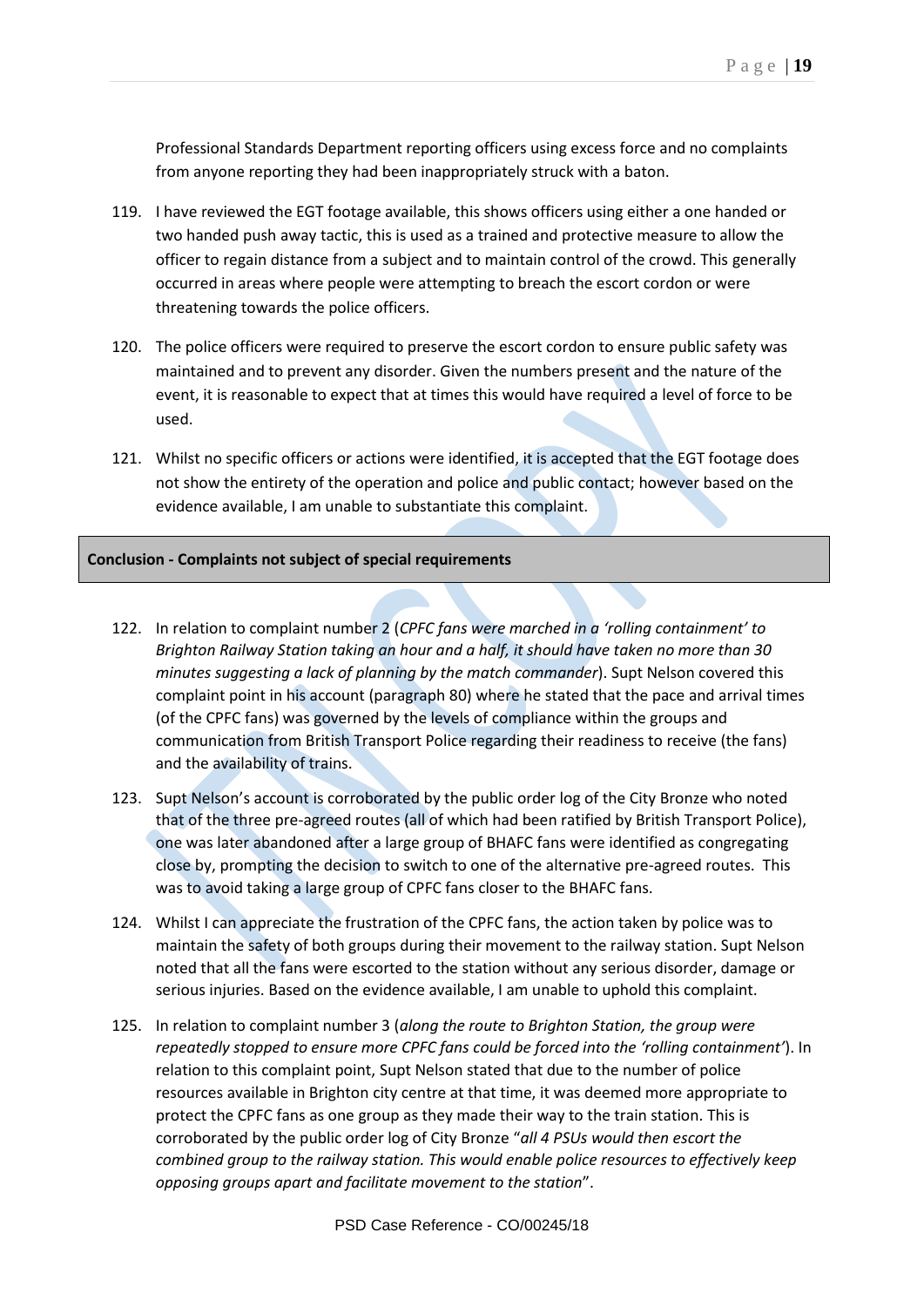- 126. Whilst frustrating for the CPFC fans, this decision was made to maintain public safety and to prevent disorder. Based on the evidence available, I am unable to uphold this complaint.
- 127. Regarding complaint number 4 (*because the group were held in a 'rolling containment', they were targeted with verbal and physical abuse from the BHA fans. Pub locations for both sets of fans were known in advance, a pre-arranged route should have been identified with an adequate briefing given to staff to prevent CPFC fans being targeted*). Supt Nelson stated that several route options were agreed with British Transport Police in advance and that the route chosen on the night was deemed to be the safest one possible.
- 128. Whilst the routes were pre-agreed, they would have been subject to a dynamic risk assessment to ensure they were fit for purpose; information and intelligence received over the course of the event would continue to inform the ongoing threat assessment. Even with previous experience or meticulous planning, it is accepted that it is not always possible to predict and plan for every eventuality.
- 129. Officers located in Brighton city centre were responsible for reporting information back to the Command Centre in relation to the movements of the groups of fans around the city centre. Supt Nelson moved resources according to the information he was receiving, and this would have been an ever evolving process. It is regrettable that during this period, the complainants felt targeted by BHA fans; however, the purpose of the escort cordon was to ensure their safety.
- 130. In the EGT footage, there is evidence of both groups of fans singing and shouting abuse at each other. Whilst this sort of behaviour is not condoned, it is always anticipated that there will be a certain amount of verbal chanting and taunting between rival fans. Based on the evidence available, I am unable to uphold this complaint.
- 131. In relation to complaint number 5 (*when the 'rolling containment' came to a stop this led to fans jostling with officers who responded by drawing, an on occasion using, their batons against whoever was closest. This included strikes to the body*). In relation to the use of batons, the College of Policing (CoP) guidance states that batons must be used by appropriately trained officers in order to protect officers, demonstrate that force is about to be/may be used and to facilitate dispersal and/or arrest. The CoP further adds that '*an individual officer has the right to draw and use their baton in order to protect themselves, colleagues or members of the public'* and that '*the decision to strike is for the individual officer and must be justified by them in each instance*'.
- 132. Officers were required to maintain the escort cordon to ensure the ongoing safety of the public and to prevent disorder and at times this may have required officers to use a level of force. The primary use of force rests with individual officers who must consider the use of force principles (paragraph 111 to 116). Based on the evidence available, I am unable to uphold this complaint.
- 133. Regarding complaint number 6 (*it took 30 minutes for CPFC fans to be filtered through to the train)*. Although I appreciate the frustration felt by the CPFC fans, there were large groups of people, all requiring trains to Falmer railway station and so the progress of their journey was dependent on the availability of the trains. Therefore based on the evidence available, I am unable to uphold this complaint.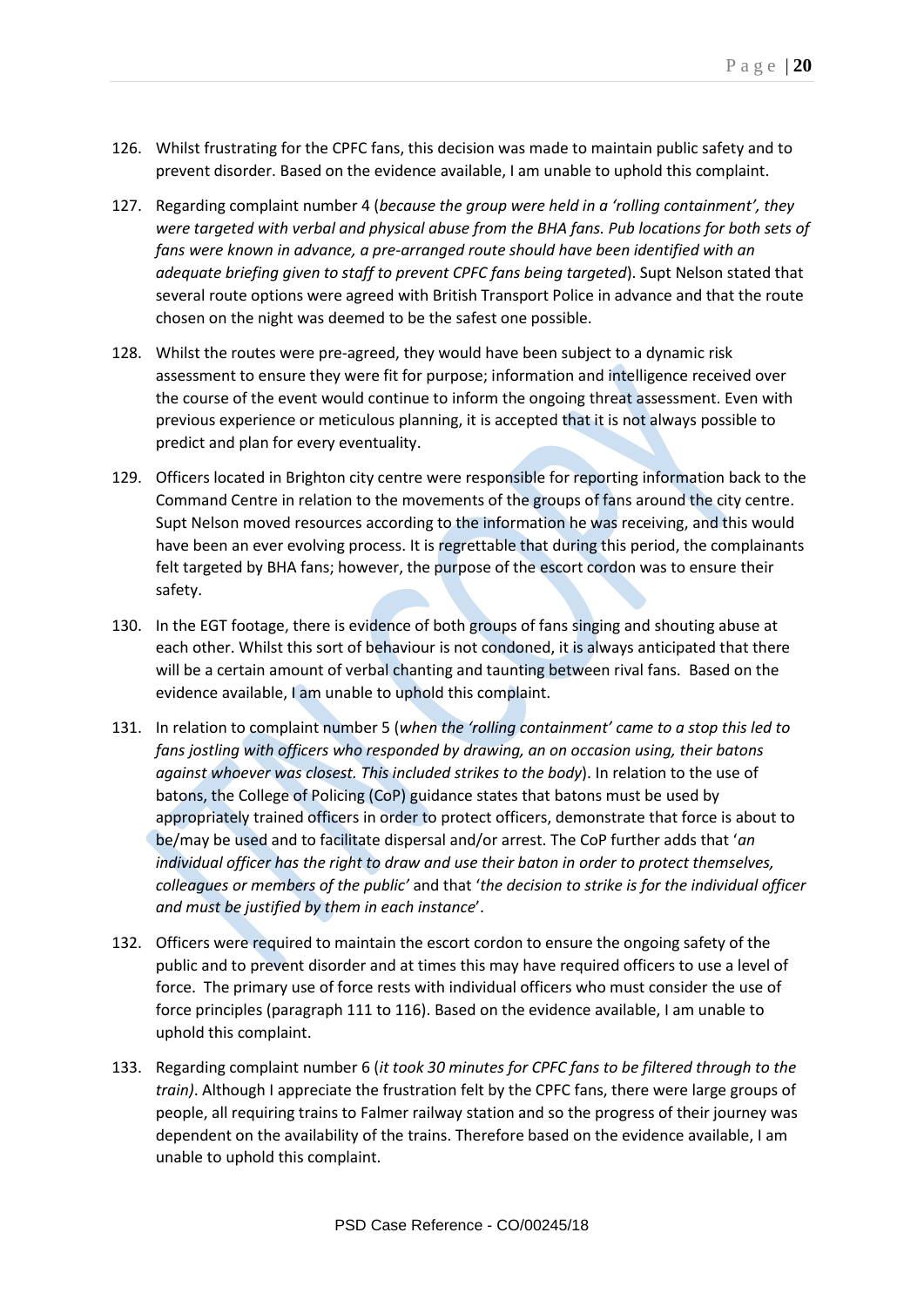- 134. In relation to complaint number 7 (*there was a lack of verbal communication with CPFC fans*). Communicating with large crowds presents practical challenges, particularly from elevated crowd noise. The CoP recognises that '*failing to adequately communicate with a crowd can lead to the perception that information is being withheld which may result in raised tensions between the police and the crowd that could ultimately lead to public disorder. Regular communications by a variety of means, even if it is only to deliver messages of no change, can be useful in managing crowd behaviour'*.
- 135. Supt Nelson stated that the police commanders did all they could to communicate with the crowd; however, he will ensure that there is more consideration into the provision of megaphones and alternative methods of communication, during future policing operations. This complaint is upheld on an organisational basis (see paragraph 186).
- 136. Regarding complaint number 8 (*on arrival at Falmer Railway Station, CPFC fans were immediately placed in a 'rolling containment', the progress to the Amex Stadium was very slow*). The route from Falmer railway station to the Amex was deemed to be tactically the most appropriate route and one which was also endorsed by BHAFC.
- 137. There had been numerous reports of disorder including large groups of masked CPFC and BHAFC fans making their way to the stadium. Supt Nelson stated that the use of an escort cordon was to maximise the safety of the CPFC supporters until they reached the South Stand and to minimise the risk of disorder between the opposing groups.
- 138. Although I can appreciate that the situation was frustrating for the group, the escort cordon was ultimately used to maintain public and officer safety and to prevent disorder. I do not uphold this complaint.
- 139. In relation to complaint number 9 (*the 'rolling containment' was brought to a stop beside a group of BHAFC fans who proceeded to shout abuse and throw objects at the group*). There had been reports of disorder at the stadium and so the decision was made to maintain the movement of CPFC fans within the escort cordon. There is no evidence to suggest that the cordon was purposely or maliciously brought to a stop close to groups of BHA fans.
- 140. EGT footage at the stadium showed groups from both football clubs taunting and goading each other. The police continued to utilise cordons to maintain the separation between these groups; however, it is recognised that it was the actions of a small group of people which had significant ramifications for the majority of the CPFC fans within this group. Ultimately the police were successful in maintaining control and avoided any physical clashes between the two groups. Based on the evidence available, I am unable to uphold this complaint since the tactic can be seen to be effective and appropriate.
- 141. Regarding complaint number 10 (*there was no process for checking match ticket despite there being arrangements in place for ticket holding fans*). The checking of match day tickets and corresponding ID is a matter for the football club in accordance with their ticketing rules and restrictions. Police officers are not involved in the checking of match day tickets, their role is the safety and security of the public, crowd control and protecting property. I am unable to uphold this complaint.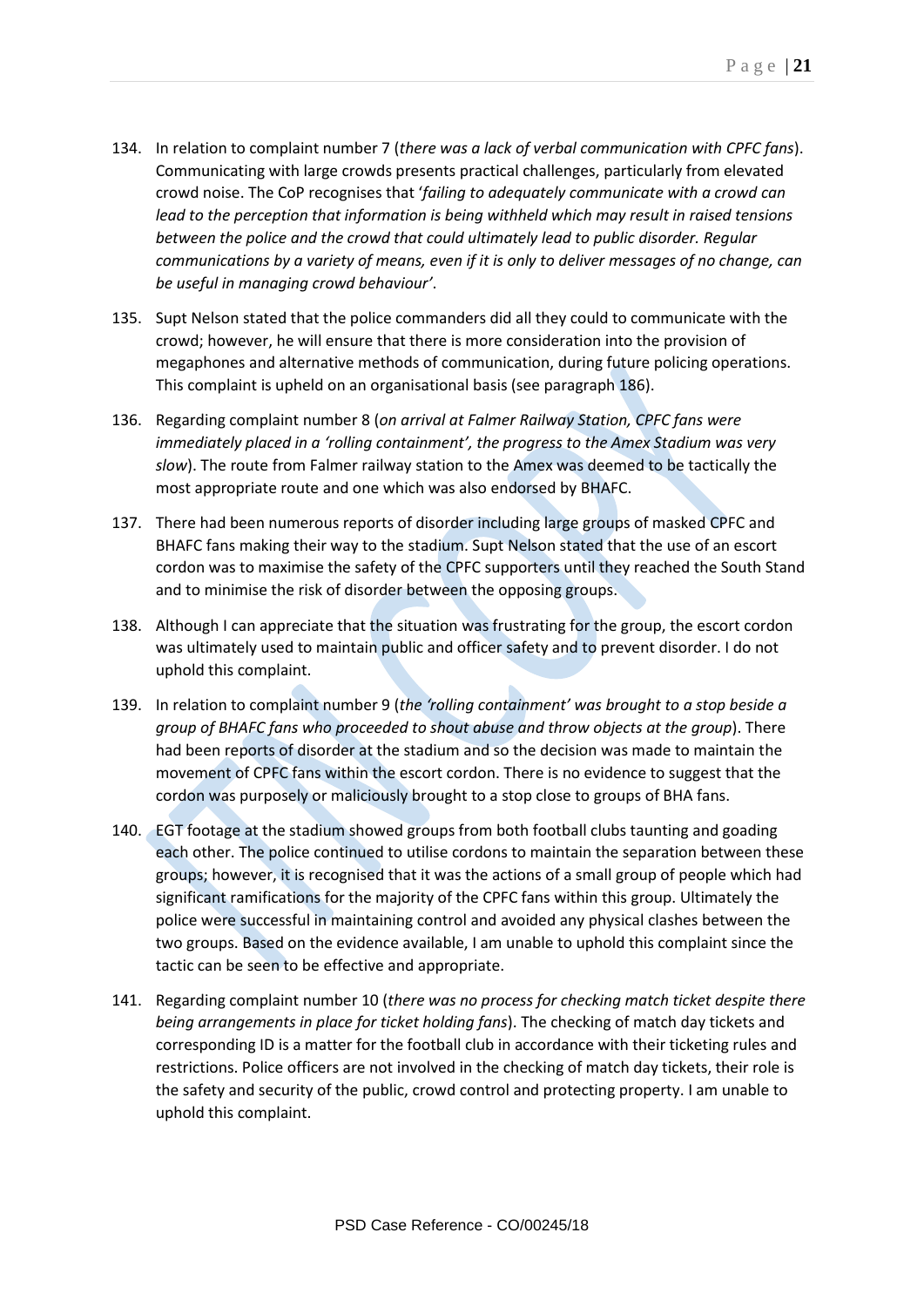- 142. In relation to complaint 11 (*officers shouted and pushed CPFC fans who were held in the 'rolling containment'*). I refer to my response in relation to complaint number 1 (paras 118 – 119) which refers to the use of a one handed and two handed push away tactic.
- 143. The safety of members of the public and police officers and the prevention of disorder were the key objectives in maintaining the escort cordon. There may have been times when officers would have shouted instructions and directions to the crowd, this was deemed to be necessary in order to keep the group together and to maintain their safety. Based on the above evidence, I am unable to substantiate this complaint.
- 144. Regarding complaint number 12 (*officers used force to prevent CPFC fans from entering the stadium, this included the deployment of police horses. CPFC fans were hit with batons and knocked over*). The Bronze Footprint 2 at the Amex Stadium, recorded in his Command Log that a large group of CPFC 'risk' fans had arrived at Falmer railway station, with a significant group wearing face coverings and masks. As this group drew level with the crowd control barrier, they attacked the barriers and pulled them apart making a concerted effort to enter the ground without showing their ticket or being searched.
- 145. He also documented that this group then began to assault the stewards, he recorded that it was clear they were intent on violence and had demonstrated this by assaulting staff and when Police and stewards intervened (to prevent the group from entering the ground) they were verbally abusive and violent towards them.
- 146. The CLIO log noted that a group of CPFC fans had managed to force their way into the ground, this is also corroborated by EGT footage. The Bronze Footprint 2 noted that smoke bombs and thunder flashes were thrown at police and stewards and so he implemented a cordon.
- 147. The EGT footage showed the mounted police moving their horses into the crowd to block the entrance which had already been breached; this was also recorded in the Bronze Footprint 2 log as "*mounted officers deployed to a wedge/half arrow to focus fans away from the wall and doors of the south stand"*.
- 148. It was after these events that the CLIO log noted that the '*stadium doors are now closed'* and that the CPFC fans would be escorted back to Falmer train station.
- 149. There is no evidence on the EGT footage which supports the allegation that people were inappropriately struck with batons, I refer to paragraphs 131 and 132.
- 150. It is unfortunate that fans who were not engaged in disorder became contained within this cordon; however, at that time the situation was frenetic and required the police to gain immediate control to prevent the risk of further more widespread violence. Based on the evidence, I do not uphold this complaint.
- 151. In relation to complaint number 13 (*CPFC fans held in the containment were denied entry to the stadium despite showing officers their match tickets*). It is regrettable that the fans who were not participating in the disorder were refused entry to the ground. This decision was made by BHFC in consultation with the Police Match Commander. This decision was made after a group of masked CPFC fans forced their way through the entrance, injuring stewards, I am unable to uphold this complaint.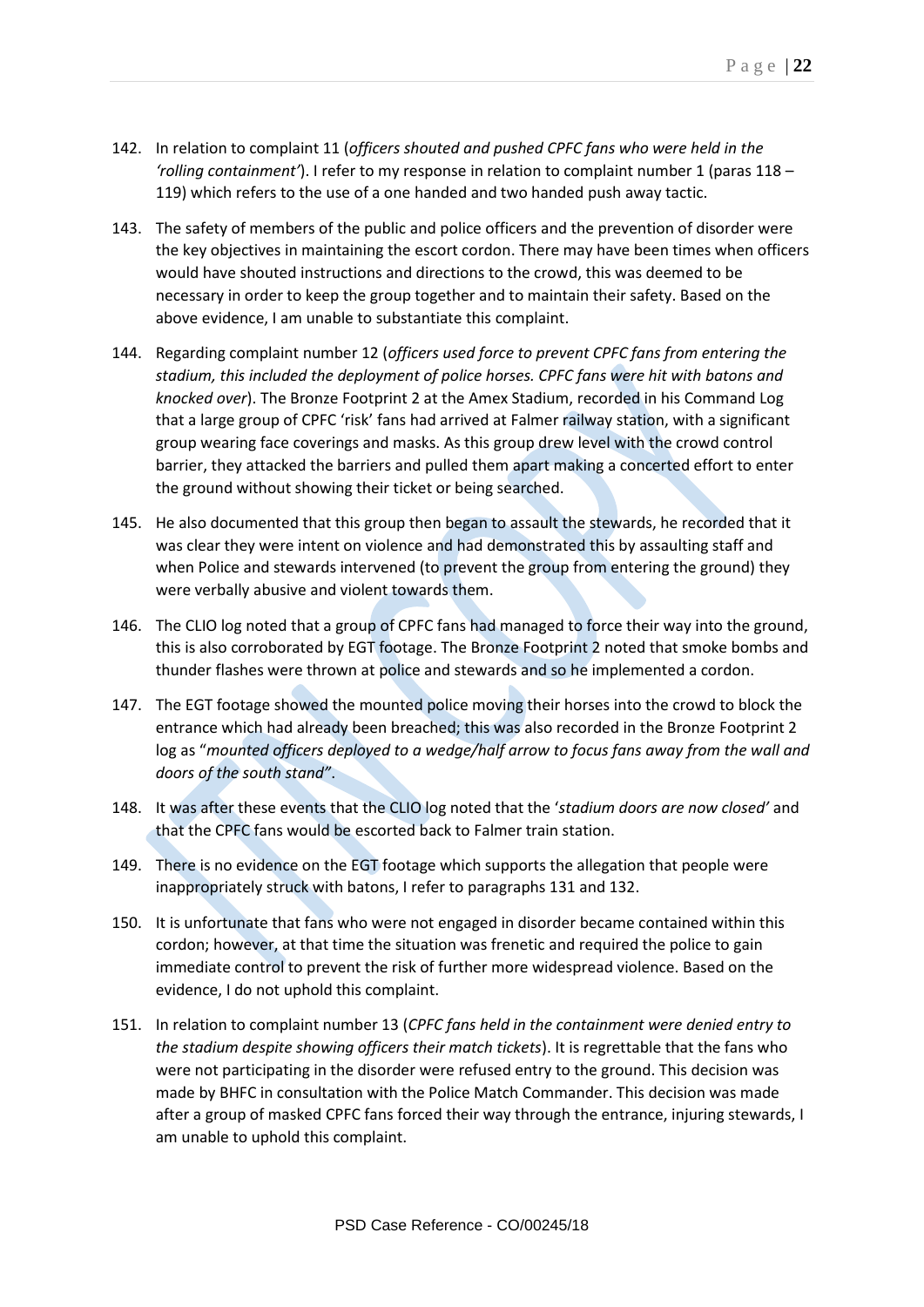- 152. Regarding complaint number 14 (*CPFC fans held in the containment were not permitted to leave*). Supt Nelson stated that he had to ensure that there was no reoccurrence of a breach of the peace whilst ensuring a proportionate plan was put in place to keep everyone safe. He added that efforts were made to differentiate between those fans who were not involved in the disorder and allow them to move out of the cordon; this is also recorded in the CLIO log.
- 153. In his Command Log, the Bronze Commander (Amex Footprint 2) noted "*due to the demographic of the group we attempted to differentiate and allow some of the fans wishing to leave via roads and park and ride. This was attempted but a concerted surge of fans to push through the police lines meant that we had no option but to re-introduce a full containment*" He added that a plan would be put in place to keep the park and ride fans in a separate group after the main group had been escorted to the train station.
- 154. As the main objective was to maintain public safety and prevent disorder, and taking into consideration the Bronze Footprint 2 justification to maintain the containment, I do not uphold this complaint.
- 155. In relation to complaint number 15 (*There were no toilet facilities for the CPFC fans who were held in the containment; one fan was told by a police officer to urinate on a nearby wall*). Supt Nelson stated that he assessed that the containment was unlikely to be sustained for any great length of time and so he did not consider the need for special facilities (to be brought in), therefore I do not uphold this complaint.
- 156. Regarding complaint number 16 (*communication whilst CPFC fans were being contained was poor. It was around half time (in the match) before they were told they would be taken back to Falmer*). Supt Nelson stated that once BHAFC had denied entry, a proportionate plan had to be agreed and put in place which brought with it new challenges. He considered that the group might try to make its way back into Brighton city centre where the game was being televised, and that this may have caused further conflict. This is documented in the CLIO log which stated '*containment only to be maintained for as long as necessary which in this case is for Silver (Supt Nelson) to agree a plan with BTP Silver*.'
- 157. It is likely that during this time, officers on the ground would not be aware of what was happening as dynamic decisions were having to be made. I can appreciate the frustration and distress this would have caused; however, at that point the command team were responding to unforeseen events and were completing appropriate risk assessments with other force commanders to ensure the ongoing safety of the public. Complaints 7, 25 and 26 also refer to a lack of communication and I refer to paragraph 134 which details the importance of communication in matters such as these. This complaint is upheld on an organisational basis (see paragraph  $186$ ).
- 158. In relation to complaint number 17 (*that CPFC fans were marched in 'containment' back to Falmer Railway Station taking 30 minutes, despite the short distance*). Supt Nelson stated that the group would have been escorted at a pace suitable to the whole group to keep them safely together and to accommodate all present including slower walkers. I do not uphold this complaint.
- 159. Regarding complaint number 18 (*CPFC fans were forced onto a train heading to Brighton regardless of whether they intended to leave the area by those means*). At 20:30 hours the CLIO log recorded the following update: '*following consultation with (the) Safety Officer,*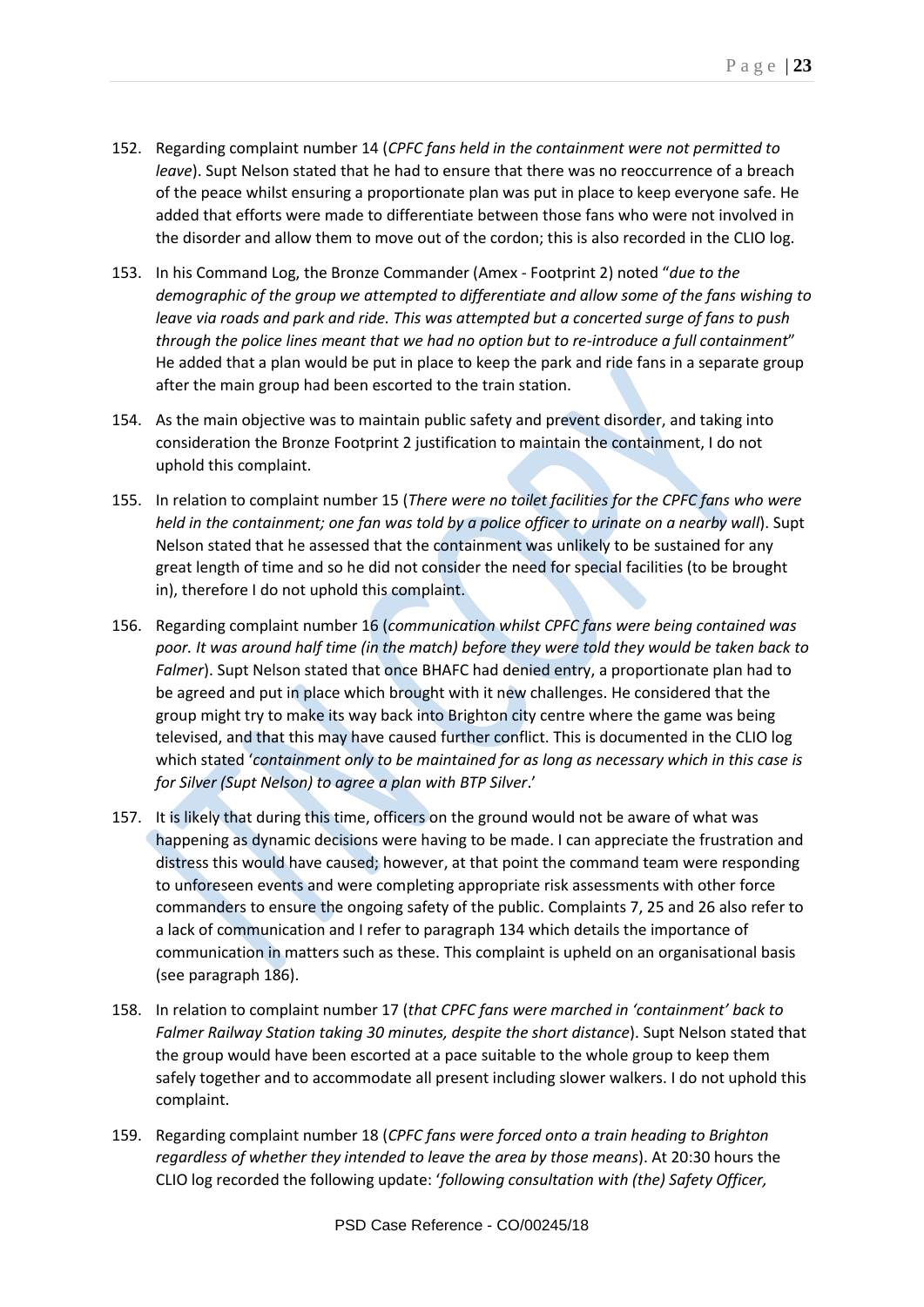*contained group will be escorted using dispersal powers*' and 'Silver *direction is that dispersal powers will be used to remove from the footprint and exclude return to (the stadium) and / or (Brighton) city centre*'. At 20:31 Supt Nelson made a decision to put a Section 35 Dispersal Order in place $<sup>6</sup>$ .</sup>

- 160. At 20:35 the CLIO recorded that the group held outside the South Stand were made up of CPFC fans as well as 'risk' fans and that group would need to be assessed and moved to (Falmer) railway station. The CLIO log recorded '*those assessed as risk will be removed from the ground under Section 35 and escorted to trains. Police spotters will be utilised to identify risk individuals vs non risk fans to support a proportionate use of Section 35 powers'*.
- 161. I have sought an account from the Football Liaison Officer in relation to the above direction; he stated that from his recollection, it became very difficult to identify the 'risk' fans as opposed to those not involved in disorder, particularly as tensions were now running high amongst the whole group due to the preceding events. I refer you to paragraph 153, which recorded the Bronze Footprint 2 unsuccessful attempt to separate the group. Therefore it appears that in order to facilitate the dispersal, the group was placed onto the first trains to arrive at Falmer railway station. Whilst this decision was well intentioned, the direction from command to identify and remove non-risk supporters was simply not practical under the circumstances and could not be applied which resulted in the group being placed on trains they did not wish to use. Whilst I sympathise with those who were placed on trains they did not wish to take, this was considered the quickest and safest way to disperse the group given the time and resources available. This complaint is not upheld.
- 162. Regarding complaints number 19 (*CPFC fans were forced onto a Thameslink train heading to Bedford via London. Various fans had other destinations to go to, including Brighton, or they had vehicles to take home*) and complaint number 22 (*CPFC fans were told to board a London bound service, regardless of whether they were staying in Brighton or lived elsewhere*). At 20:35 hours the Section 35 was widened to include Brighton City Centre (the justification of which is detailed in paragraph 67). BTP Silver stated that the Section 35 that had been put in place by Sussex Police, prevented CPFC fans from leaving Brighton railway station and entering the city. He added that BTP facilitated the onward travel of CPFC fans to other rail destinations. As with the previous complaint, Supt Nelson stated that once at Brighton railway station, attempts were made to try to identify the location fans needed to travel to; however, this direction was not successful when applied in Falmer, and also appeared to be unsuccessful in Brighton due to the logistical impracticalities of separating individuals from a large group (see paragraph 161). The actions taken by police were to ensure that the group of CPFC fans could be dispersed quickly and safely. Both these complaints are not upheld.
- 163. Regarding complaint number 20 (*CPFC fans who had seen the match were made to wait for an hour outside the stadium before moving off to Falmer Railway Station*). Supt Nelson stated that an hour was not considered a long time (in an operation and event of this kind). He added

<u>.</u>

<sup>6</sup> A Dispersal Order provides the police with powers to dispense individuals in order to remove or reduce the likelihood of members of the public becoming "harassed, alarmed or distressed" or "the occurrence of crime or disorder" in a particular area. Officers can direct people to leave the area and not return for up to 48 hours.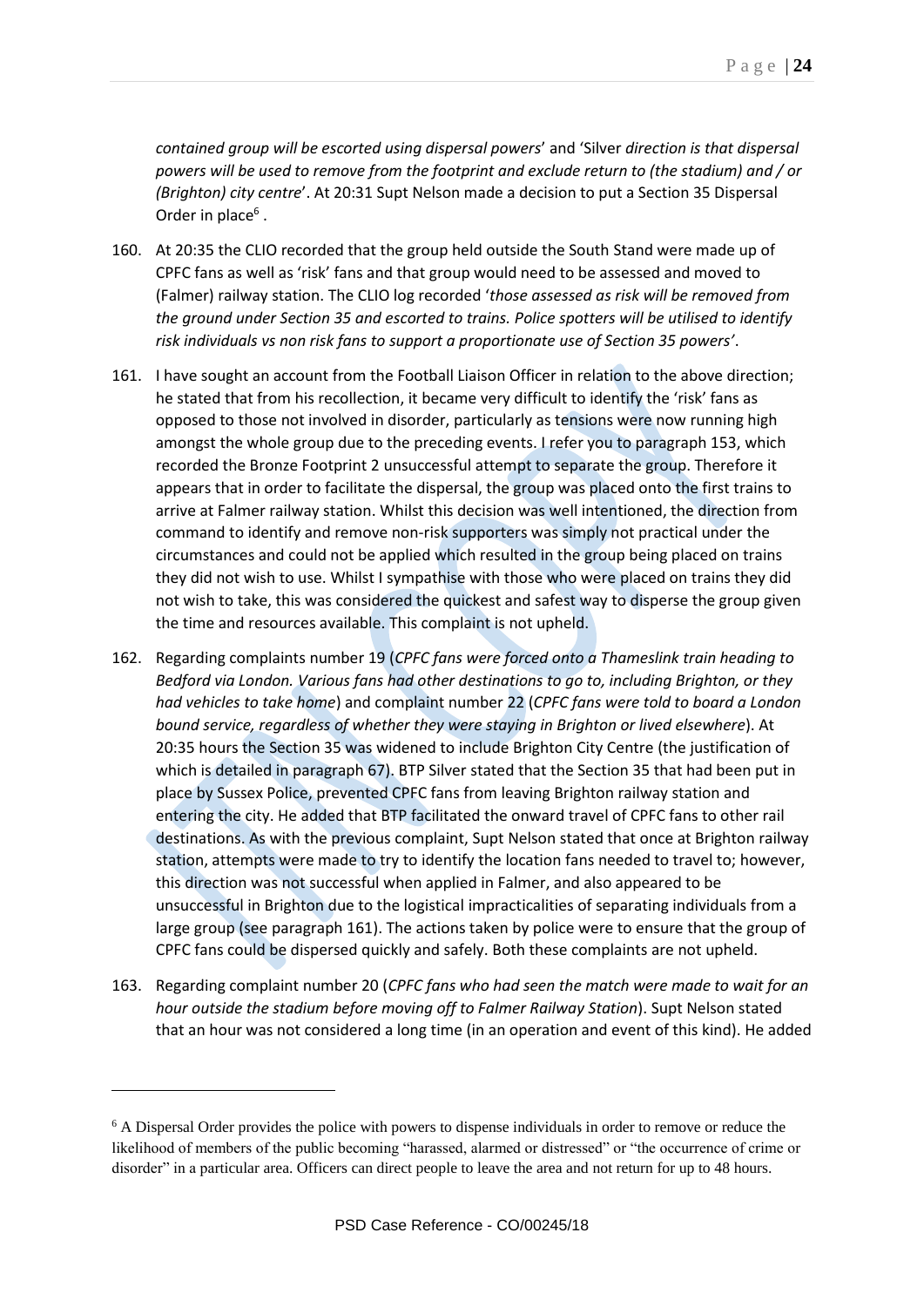that arrangements were made to maximise safety and to minimise possible inconvenience. Therefore I do not uphold this complaint.

- 164. In relation to complaint number 21 (*there was insufficient segregation between the CPFC and BHAFC fans. BHAFC fans were allowed to shout abuse and threats at the waiting CPFC fans who were contained by the police*). Supt Nelson stated that the police priority at the match was to focus on keeping people physically safe. The EGT footage showed both BHA and CPFC fans shouting abuse at each other, including BHAFC fans being dealt with by police for doing so. Supt Nelson added that it would be tactically difficult to separate the fan groups further with the resources and space available. I do not uphold this complaint.
- 165. Regarding complaint number 23 (*that 20 CPFC fans who persuaded police officers that they needed to wait for the next train (to an alternative location) were subjected to physical and verbal abuse and threats from BHAFC fans*). Supt Nelson stated that specific public transport plans were agreed to keep all the supporters together and as safe as possible.
- 166. The escort cordon and the decision to keep the CPFC fans together had been made to ensure they had the maximum police resources to maintain public safety and to prevent disorder. Officers who allowed the small group to remain at Falmer station, should have been aware that this would have exposed the group to a significant amount of risk as there were not enough resources present at that time to ensure the groups safety. As these officers have not been identified, I am unable to approach them for accounts in relation to the threat and risk assessments they made in discharging their duty of care towards this small group. This complaint is upheld on an organisational basis (see paragraph 186).
- 167. In relation to complaint number 24 (*Sussex Police considered in advance that disorder was likely owing to a small number of known risk fans attending the match, intent on violence and anti-social behaviour. Sussex Police failed to manage the risk in a manner which would limit the impact on law abiding fans*). Supt Nelson stated that it was widely recognised by everyone, including the clubs, that the general threat between both supporter groups was high. He added that as a 'derby' match, the risk of spontaneous disorder extended beyond the risk groups and across a wider fan base.
- 168. Whilst it is possible to plan for known or likely eventualities, public order events are ever evolving. Supt Nelson reacted dynamically, placing his resources where required in response to updates from officers on the ground. This complaint is not upheld.
- 169. Regarding complaint number 25 (*front line officers did not have any awareness of the policing plan and had no idea what was happening*). Supt Nelson stated that all of the officers were briefed by the Tactical Commander. As with all public order events, those plans are adaptable and flexible; however, it is vital that the police responses are communicated as soon as possible. As stated previously, it is clear that there was an issue with communication during the evening, this complaint is upheld on an organisational basis (see paragraph 186).
- 170. Regarding complaint number 26 (*police did not use megaphones to communicate with CPFC fans who were contained by police*). Supt Nelson stated that the Command Team did all they could to communicate effectively. However he acknowledged that there would be more consideration into the provision of megaphones during future policing operations. This complaint is upheld on an organisational basis (see paragraph 186).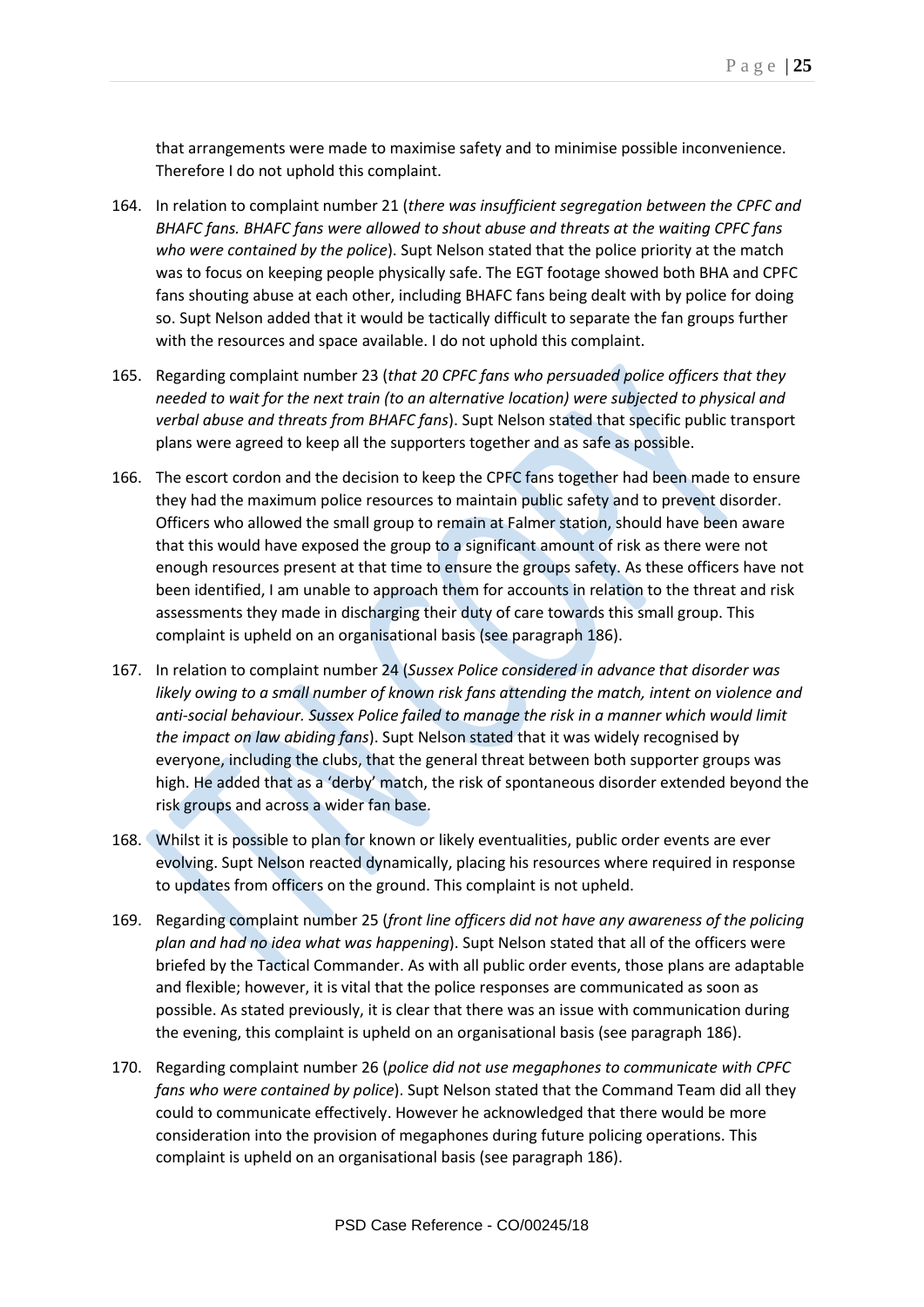- 171. Regarding complaint number 27 (*nothing was done to prevent BHAFC fans committing offences against CPFC fans*). Supt Nelson stated that there were a substantial number of police interventions which prevented any serious assaults or disorder. This is corroborated by the EGT footage which showed a number of BHAFC fans being dealt with by police officers. Supt Nelson added that, as far as he was aware, there were no ambulances required, except for the ones which treated the stewards at the Amex ground. For these reasons this complaint is not upheld.
- 172. In relation to complaint number 28 (*known or dynamic risk supporters were not taken aside and prevented from travelling to the match through the use of police powers*). Supt Nelson stated that there was no legal power to prevent 'risk' supporters from travelling to the match unless a football banning order was in place. The Football Liaison Officer stated that the definition of 'risk'<sup>7</sup> is often confused with a person who is subject to a banning order.
- 173. He added that within the group of CPFC supporters who were escorted up to the stadium and that were not allowed into the ground were individuals that he would describe as 'risk' based on their behaviour at the time, as well as those who are known by CPFC spotters as 'risk'. He stated that there was one BHAFC fan arrested during the day for a breach of a football banning order, but there were no individuals identified who were subject to a football banning order within the escorted group or outside the ground. This complaint is not upheld.
- 174. Regarding complaints number 29 (*Superintendent Nelson issued a press release on 29/11/2017 which was not a true and accurate reflection of the events. The press release received international attention*) and complaint number 30 (*Superintendent Nelson tweeted from his Sussex Police Twitter account referencing fans with knives and knuckle dusters which was not a true and accurate reflection of events. This received international attention*). In his account, Supt Nelson stated that the contents of the press release were discussed and the only comment from BHAFC was in relation to whether the mention of weapons was necessary. He added that the information (regarding the weapons) was passed to him by a police ground commander (Insp **VDV** via a BHAFC employee and that he understood the information to be true and had no reason to believe otherwise.
- 175. I have reviewed the radio communication between the control centre and Insp **TD'** and the CLIO log which was updated at 20:11 hours which both record that a steward had seen masked CPFC fans taking weapons into the ground.
- 176. I am satisfied that Supt Nelson released information which he honestly believed was accurate at the time. Nevertheless, there are some discrepancies in the information released compared to that relayed by Insp **TD'** and recorded on the CLIO log and that which was ultimately released to the media before it was subject to verification. Likewise the tone of the tweet went beyond the information released by the Sussex Police media team.
- 177. Sussex Police Social Media Policy states that any genuine mistakes should be rectified as soon as possible and both Sussex Police and Supt Nelson issued apologies.

1

<sup>&</sup>lt;sup>7</sup> 'risk supporter' - a person known or not, who can be regarded as posing a possible risk to public order or antisocial behaviour, whether planned or spontaneous, at or in connection with a football event.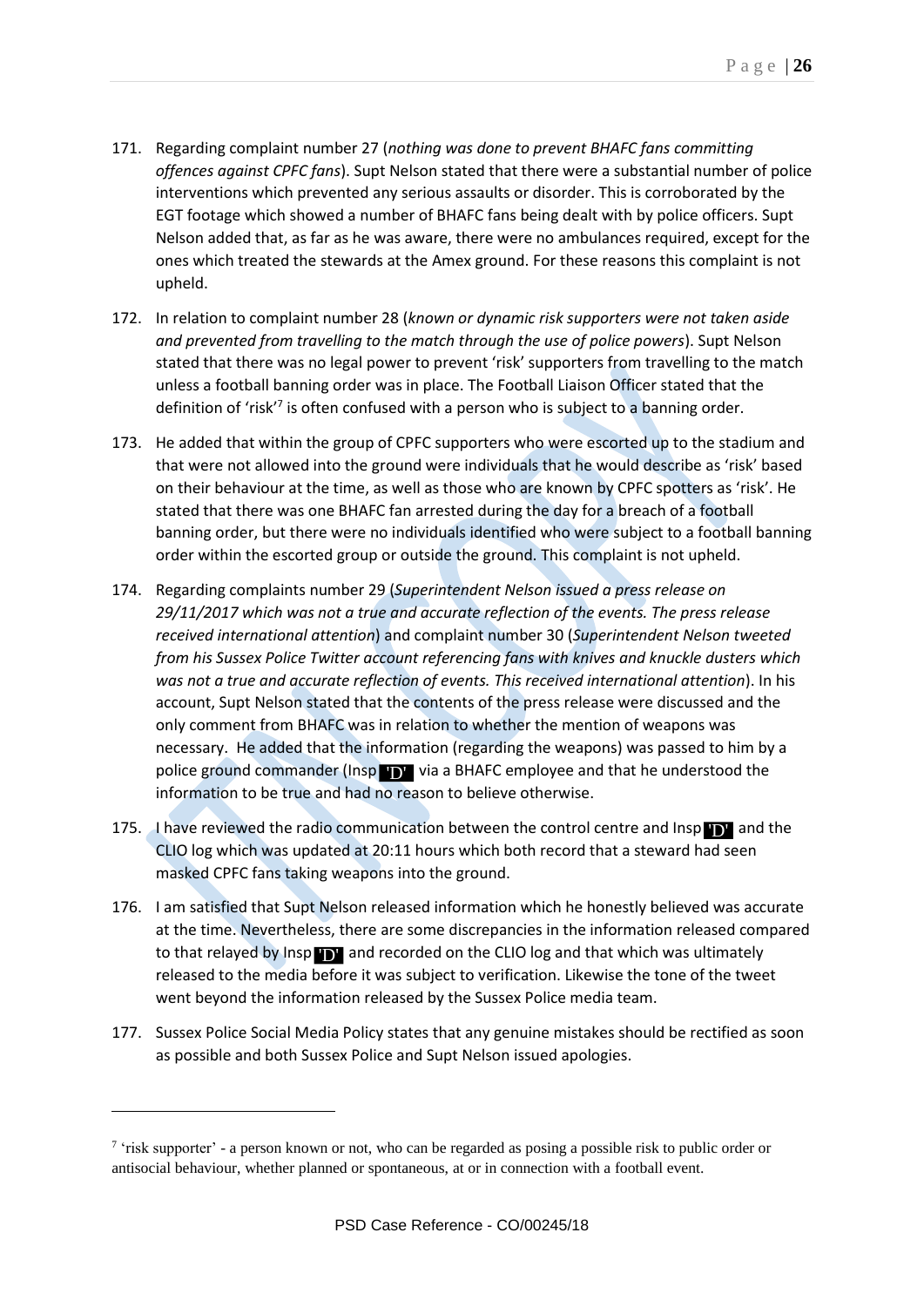- 178. In relation to both these complaint points, Supt Nelson will receive management action (detailed in paragraph 185). Inspector  $\bf{D}$  failed to record the details of the person reporting the matters to him and so the information could not be corroborated further. In the recording of the call made by Inspector  $\mathbf{D}$  he gave no indication that he doubted the reliability of the information that had been passed to him. Inspector **D** will also receive management action for not adequately recording the source of this information. These complaints are upheld.
- 179. In relation to complaint number 31 (*Superintendent Nelson would have been aware that the statements he made on Twitter would cause CPFC fans heavy levels of policing and onerous restrictions at subsequent BHAFC matches and nationwide*). Supt Nelson stated that he believed the information to be true at the time. He added that he has always been a strong advocate for reducing the level of hatred between opposing supporter groups and that he would prefer for the threat to reduce so that less police officers are required.
- 180. To suggest that Supt Nelson had foresight as to the consequences of the release of this information, would suggest that the act was a malicious one. Based on the evidence recorded on the CLIO log, Insp Dias's account and the EGT footage I have viewed, there is no evidence to suggest that this was a malicious act by Supt Nelson. This complaint is not upheld.
- 181. Regarding complaint number 32 (*Superintendent Nelson knowingly made a false statement and then sought to direct blame rather than admit a mistake*). In response to this complaint Supt Nelson stated that he had every reason to believe that the information he had released was true and when the club denied the existence of the weapons he swiftly issued his own public apology alongside that of Sussex Police.
- 182. I refer to the conclusions in complaint 31, there is no evidence to suggest that Supt Nelson knowingly made a false statement, this complaint is not upheld.
- 183. Finally in relation to complaint number 33 (*the source of the information to Superintendent Nelson re CPFC being in possession of knives and knuckle dusters has not been disclosed*). As recorded in Supt Nelson's account, the information was relayed to him by Insp **(D)** who will receive Management Action for failing to record the details of the person who reported this information to him. There has been no intention to withhold the source who reported the weapons to Inspector  $\mathbf{D}$  this complaint is not upheld.

## **Performance**

## **In your opinion, were the actions of any officer unsatisfactory?**

- 184. Inspector **TV** will receive management action in relation to his failure to record the details of the steward who passed the information regarding the possession of weapons.
- 185. Supt Nelson will also receive Management Action, (detailed on the covering letter). The purpose of management action is to:
	- Deal with misconduct in a timely, proportionate and effective way that will command the confidence of staff, police officers, the police service and the public,